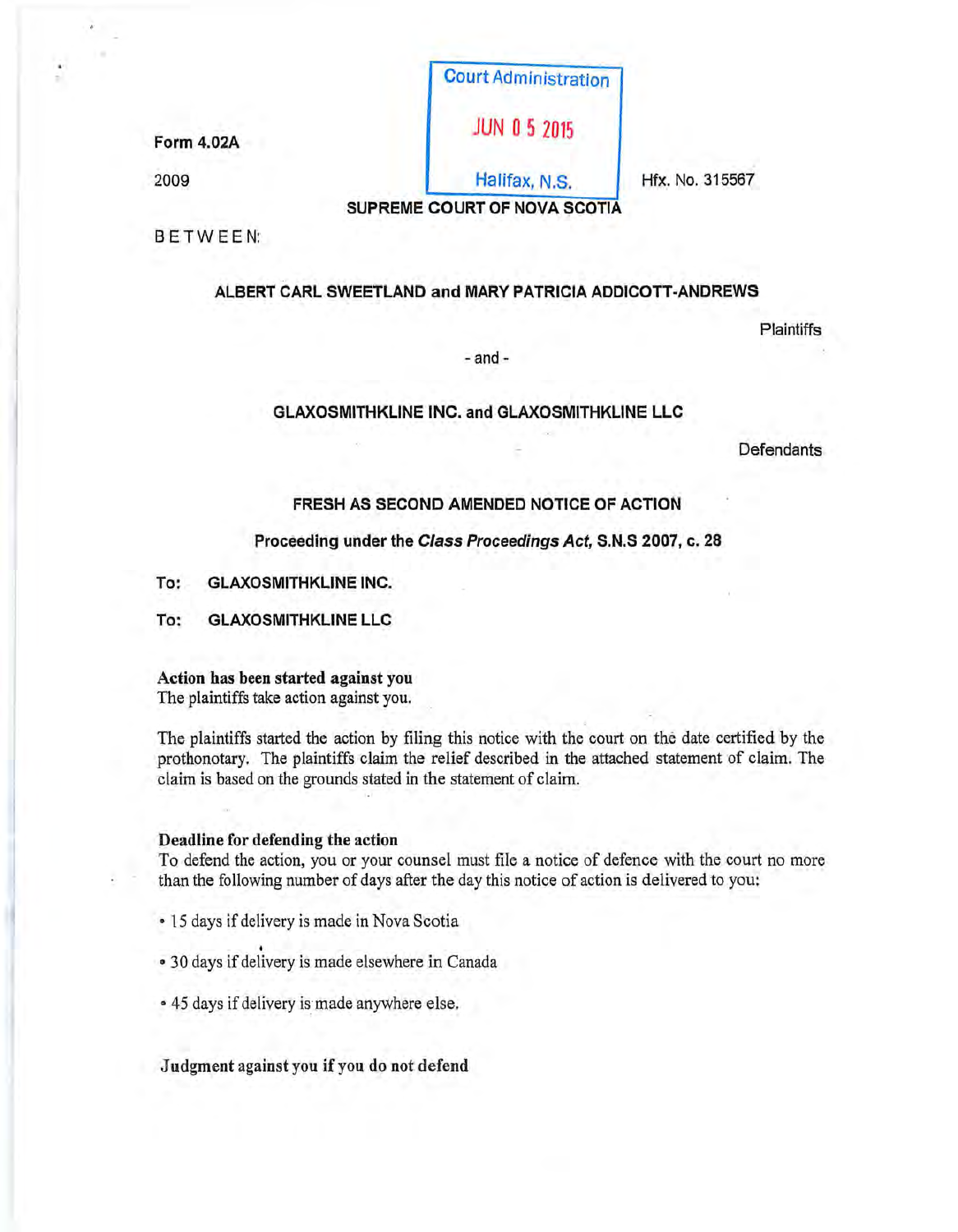The court may grant an order for the relief claimed without further notice, unless you file the notice of defence before the deadline.

### You may demand notice of steps in the action

If you do not have a defence to the claim or you do not choose to defend it you may, if you wish to have further notice, file a demand for notice.

If you file a demand for notice, the plaintiffs must notify you before obtaining an order for the relief claimed and, unless the court orders otherwise, you will be entitled to notice of each other step in the action.

### Rule 57 -Action for Damages Under \$100,000

Civil Procedure Rule 57 limits pretrial and trial procedures in a defended action so it will be more economical. The Rule applies if the plaintiffs state the action is within the Rule. Otherwise, the Rule does not apply, except as a possible basis for costs against the plaintiffs.

This action is *not within* Rule 57. [State "within" if the action is for an order for judgment under \$100,000, no other order (eg. injunction, declaration) is claimed, and the claim is based on debt, injury to property, injury to a person, supply of goods or services, breach of contract, breach of trust, or dismissal from employment.]

# Filing and delivering documents

Any documents you file with the court must be filed at the office of the Prothonotary, 1815 Upper Water Street, Halifax, Nova Scotia (telephone # 424-4900).

When you file a document you must immediately deliver a copy of it to each other party entitled to notice, unless the document is part of an *ex parte* motion, the parties agree delivery is not required, or a judge orders it is not required.

Contact information The plaintiffs designate the following address:

Raymond F. Wagner, Q.C. Wagners 1869 Upper Water Street Halifax NS B3J 1S9

Documents delivered to this address are considered received by the plaintiffs on delivery.

Further contact information is available from the prothonotary.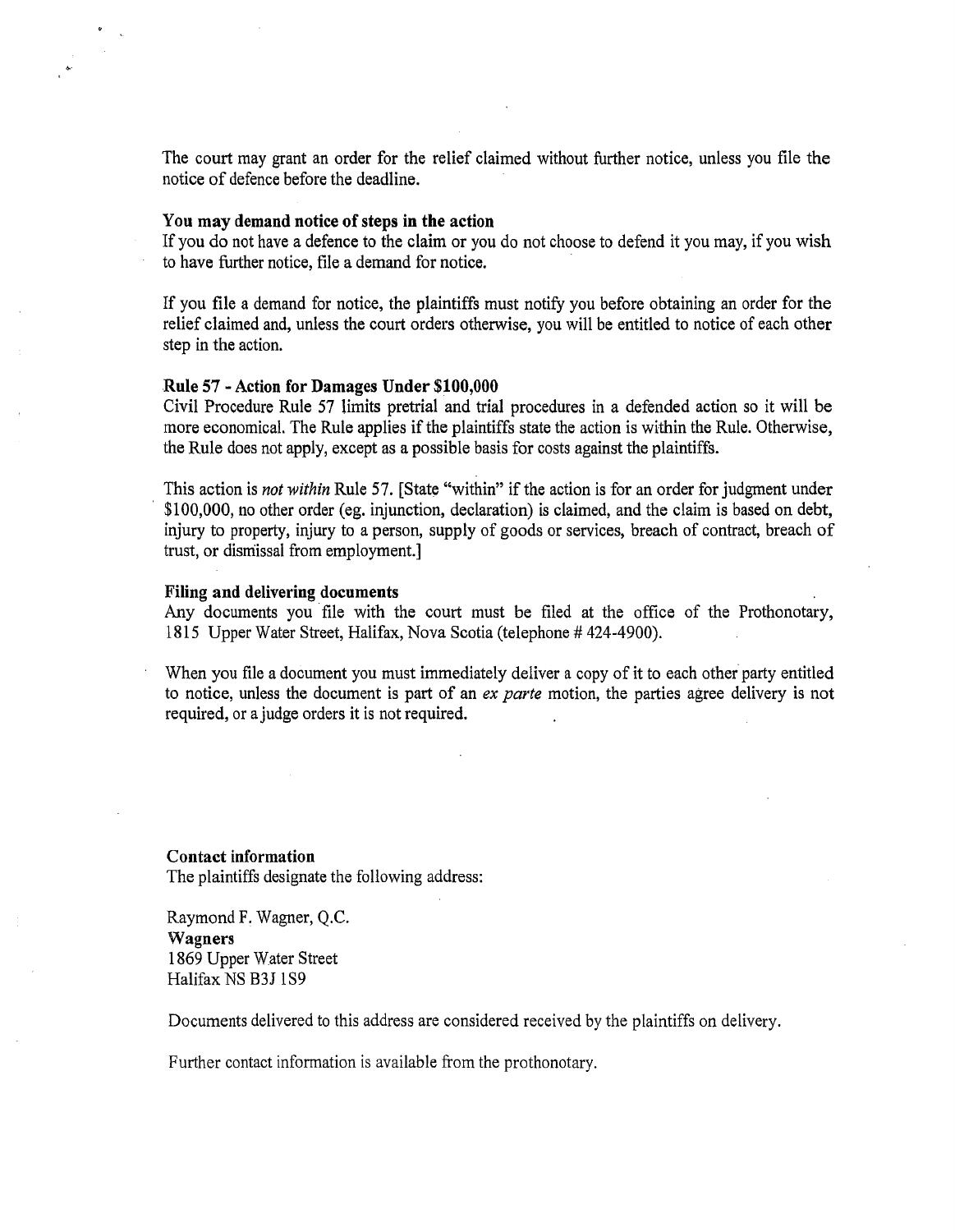# **Proposed place of trial**

The plaintiffs propose that, if you defend this action, the trial will be held in Halifax, Nova Scotia.

# **Signature**

"'

 $Signed \simeq$  5 . 2015.

*d*   $M -$ ~

**RAYMOND F. WAGNER, Q.C. Solicitor for the Plaintiffs** 

# **Prothonotary's certificate**

I certify that this notice of action, including the attached statement of claim, was filed with the I certify that this notice of action, including<br>court on 2015.

aim, was filed with the

**Theaston White** Deputy Prothonotary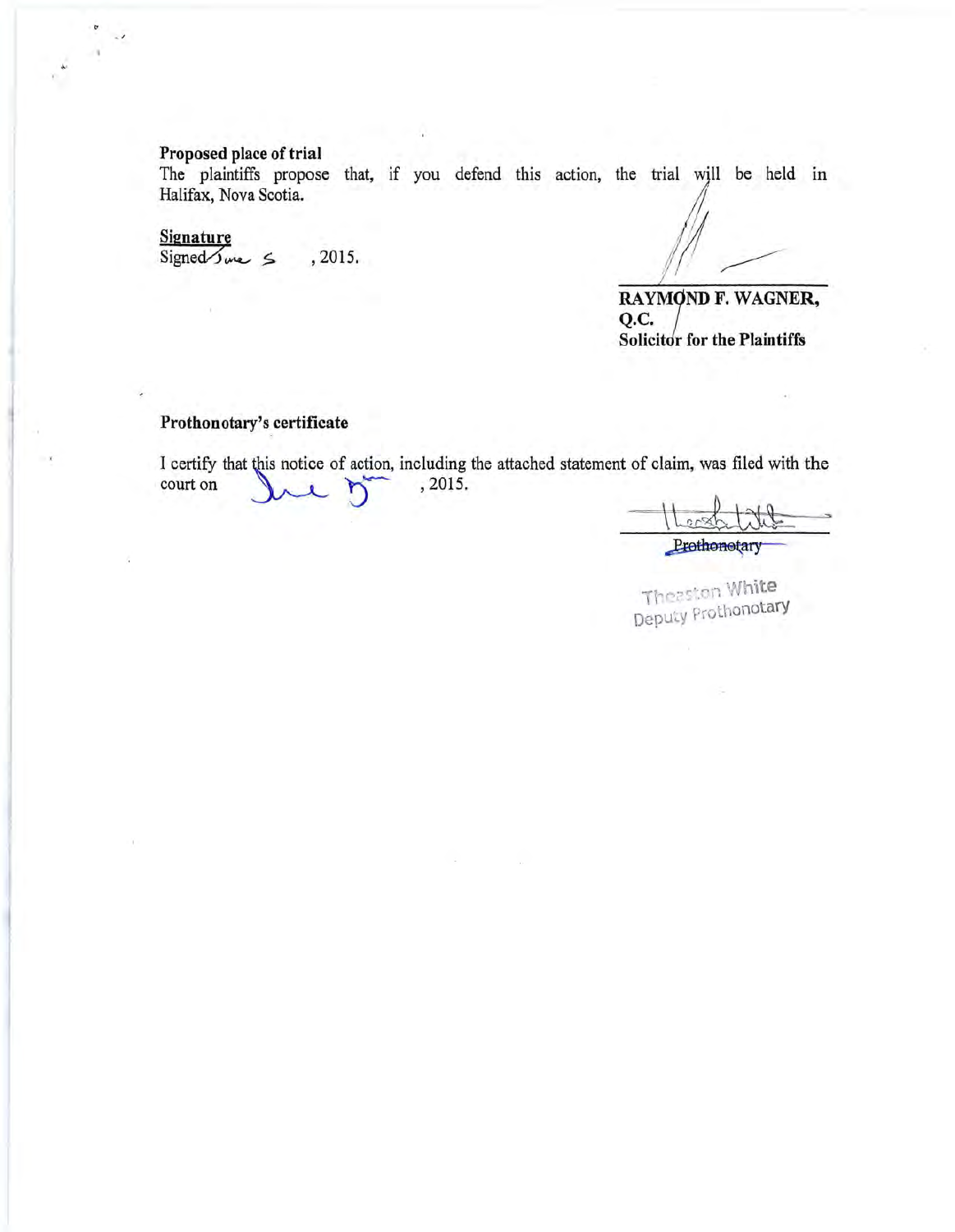### **FORM4.028**

## **FRESH AS SECOND AMENDED STATEMENT OF CLAIM**

# **Proceeding under the Class Proceedings Act, S.N.S 2007, c. 28**

#### I. **OVERVIEW**

- 1. The Defendants, GlaxoSmithKline Inc. and GlaxoSmithKline LLC, (collectively referred to as "GSK") form a global healthcare group engaged in the creation, ' discovery, development, manufacture and marketing of pharmaceutical and consumer health-related products. These two entities are affiliated companies in that they are wholly owned subsidiaries of a parent GlaxoSmithKline company.
- 2. GSK designed, researched, developed, tested, manufactured, marketed, packaged, promoted, distributed, licensed and sold the drug AVANDIA throughout the world, including Nova Scotia and the rest of Canada. The Plaintiffs allege that this was done in a tortious manner, resulting in class-wide harms.
- 3. Living Class Members have all been prescribed AVANDIA. Deceased individuals through Class Members who are lawfully entitled claimants under the Fatal Injuries Act, R.S.N.S. 1989, c. 163 in this proceeding had purchased and/or ingested AVANDIA.
- 4. Living Class Members have been continuously harmed by their use of the medication AVANDIA as hereinafter described. Deceased individuals had been harmed by the use of AVANDIA that caused or materially contributed to their death.
- 5. In this action, the Plaintiffs seek, on their own behalf and on behalf of the Class:
	- (a) compensation for the personal injuries and other costs they have incurred as a result of having taken AVANDIA and/or;
	- (b) disgorgement of the benefits that accrued to the Defendants as a result of their wrongful acts; and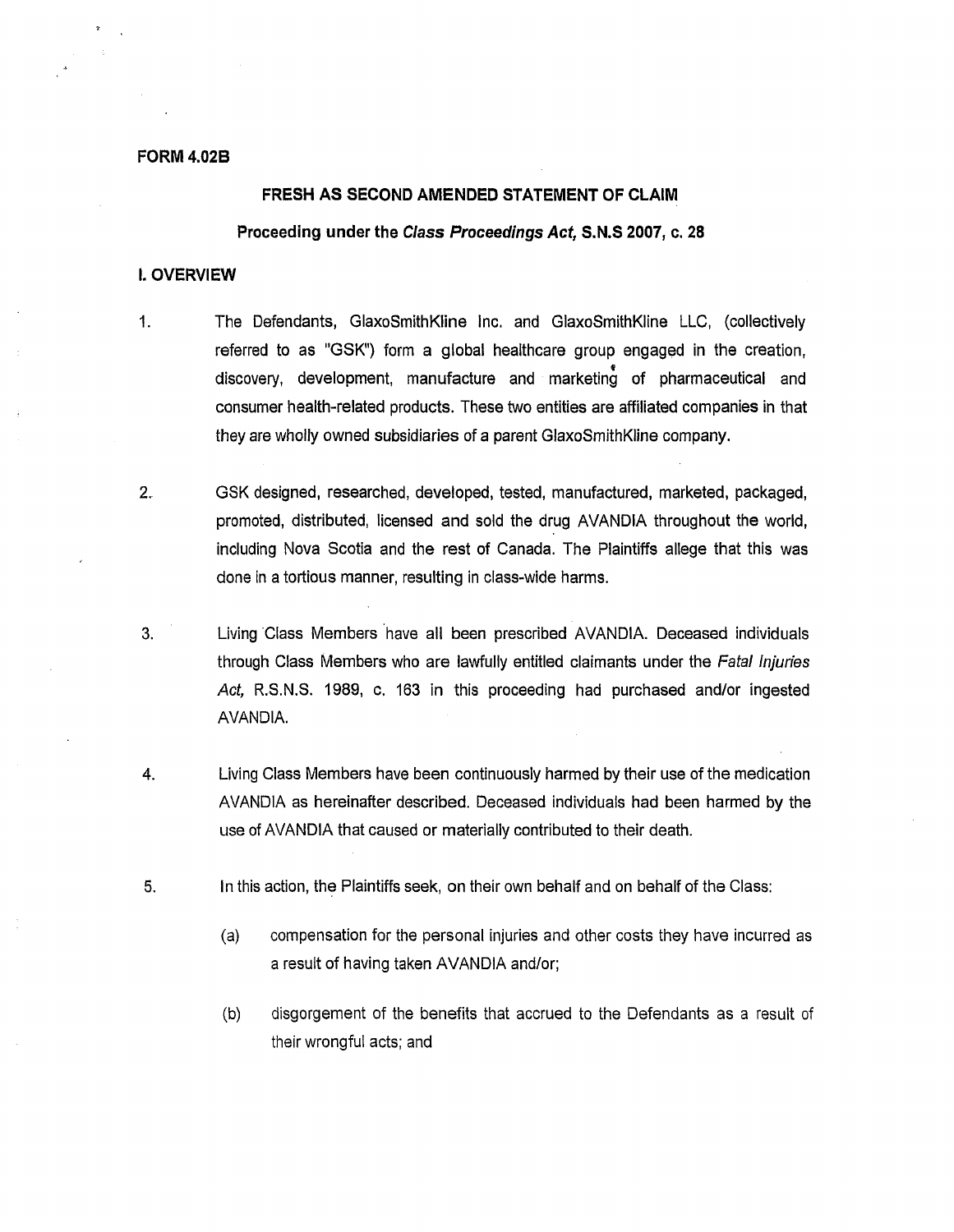- (c) damages in the form of total funds required to establish a medical monitoring process for the benefit of the Class Members.
- 6. The Plaintiffs seek to certify this action as a class proceeding and plead the Class Proceedings Act, S.N.S 2007, c. 28, as providing the basis for such certification. The Plaintiffs, as the Representative Plaintiffs, do not have any interest adverse to any of the members of the proposed Class. The Plaintiffs state that there is an identifiable class that would be fairly and adequately represented by the Plaintiffs; that the Plaintiffs' claims raise common issues which predominate over issues affecting only individual members; and that a class proceeding would be the preferable procedure for the resolution of such common issues.
- 7. The Plaintiffs propose to bring an opt-out common law class proceeding on behalf of themselves and a Class of other individuals resident iri Canada, who purchased and ingested AVANDIA. The proposed Class, which will include Primary Class Members and Family Class Members, will be further defined in the Motion for Certification.

# II. **REPRESENTATIVE PLAINTIFFS AND CLASS**

- 8. The Plaintiff, **Albert Carl Sweetland,** resides on Medowlark Crescent in Halifax, Nova Scotia.
- 9. Albert Carl Sweetland was initially prescribed AVANDIA on December 14, 2001.
- 10. As a result of taking AVANDIA, Albert Carl Sweetland suffered significant myocardial dysfunction and sustained congestive heart failure in January of 2007.
- 11. The Plaintiff, **Mary Patricia Addicott-Andrews,** resides on Franklyn Court in Dartmouth, Province of Nova Scotia, and is the daughter of the deceased, Mary Agnes Addicott.
- 12. Mary Agnes Addicott, deceased, was initially prescribed AVANDIA on April 23, 2004.
- 13. As a result of taking AVANDIA, Mary Agnes Addicott, deceased, suffered two heart attacks.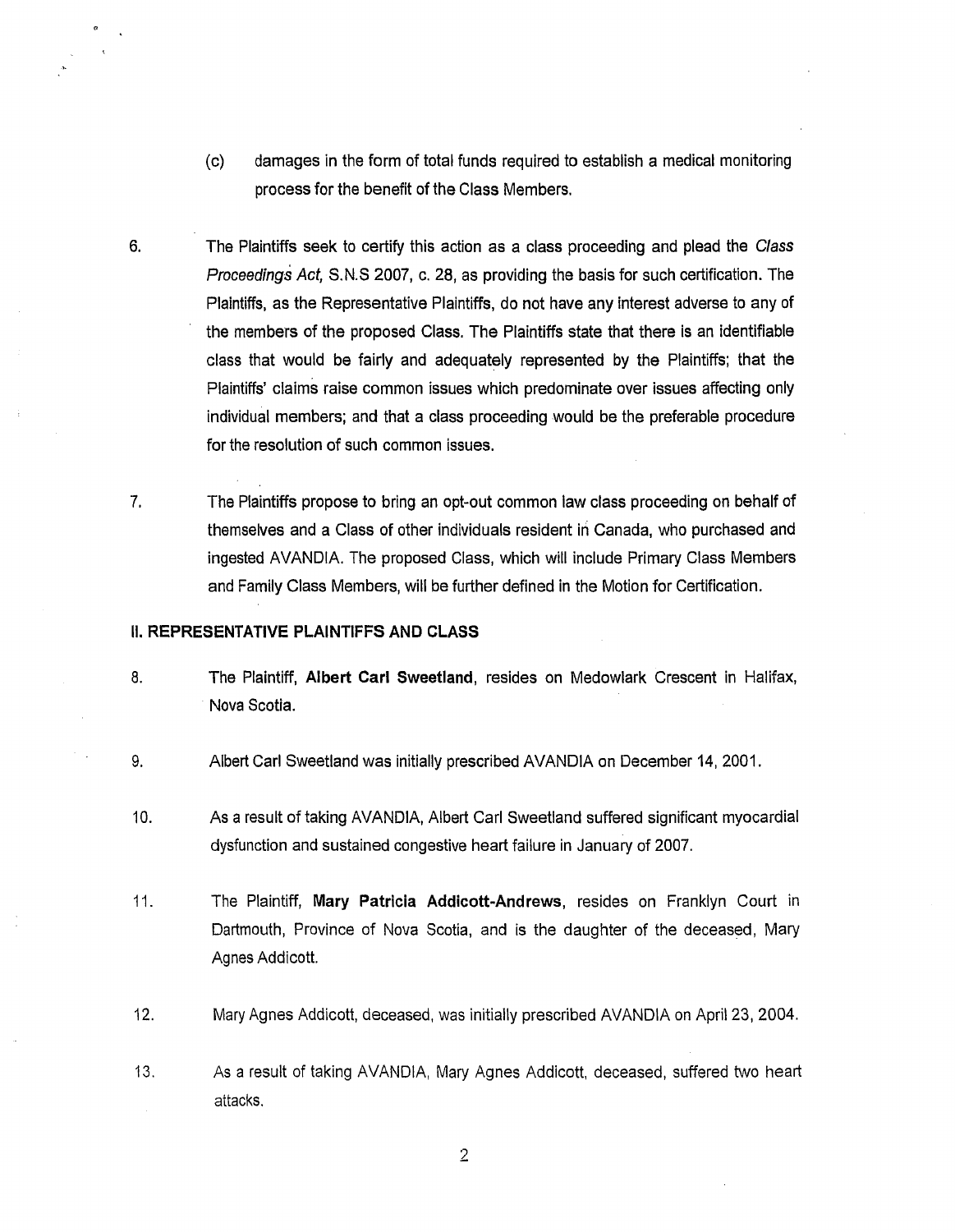- 14. Further, as a result of taking AVANDIA, Mary Agnes Addicott was also diagnosed with congestive heart failure on several occasions.
- 15. Mary Agnes Addicott discontinued the use of AVANDIA on November 6, 2004. She died on August 16, 2006.
- 16. The Plaintiff, **Mary Patricia Addicott-Andrews,** brings this action as a daughter of Mary Agnes Addicott, deceased, under provisions of the Fatal Injuries Act, R.S.N.S. 1989 c. 163, for the benefit of herself as a daughter of Mary Agnes Addicott, deceased, and who, as a result of the death of Mary Agnes Addicott, deceased, lost guidance, support, care and companionship, and suffered pecuniary loss thereby suffering injury, loss and damage.
- 17. The Plaintiffs seek certification of the following classes:
	- (a) All persons in Canada, including their estates, who purchased and ingested the drug AVANDIA ("the Primary Class"); and
	- (b) The spouses (including common-law spouses and same-sex spouses), children, grandchildren, parents, grandparents, brothers and/or sisters of deceased members of the primary class ("the Family Class").

### **Ill.DEFENDANTS**

- 18. The Defendant, GlaxoSmithKline Inc., is a corporation incorporated pursuant to the laws of Canada, with its head office situated in Mississauga, Ontario and a corporate office located in Halifax, Nova Scotia. It is, and has always been, the entity that conducts the manufacturing, promoting, labeling, marketing and selling of AVANDIA in Canada.
- 19. The Defendant, GlaxoSmithKline LLC, resulted from the merger of a number of previous companies; it is a corporation incorporated pursuant to the laws of the United States, with offices situated in Philadelphia, Pennsylvania, United States of America. It is the entity that conducts the manufacturing, promoting, labeling,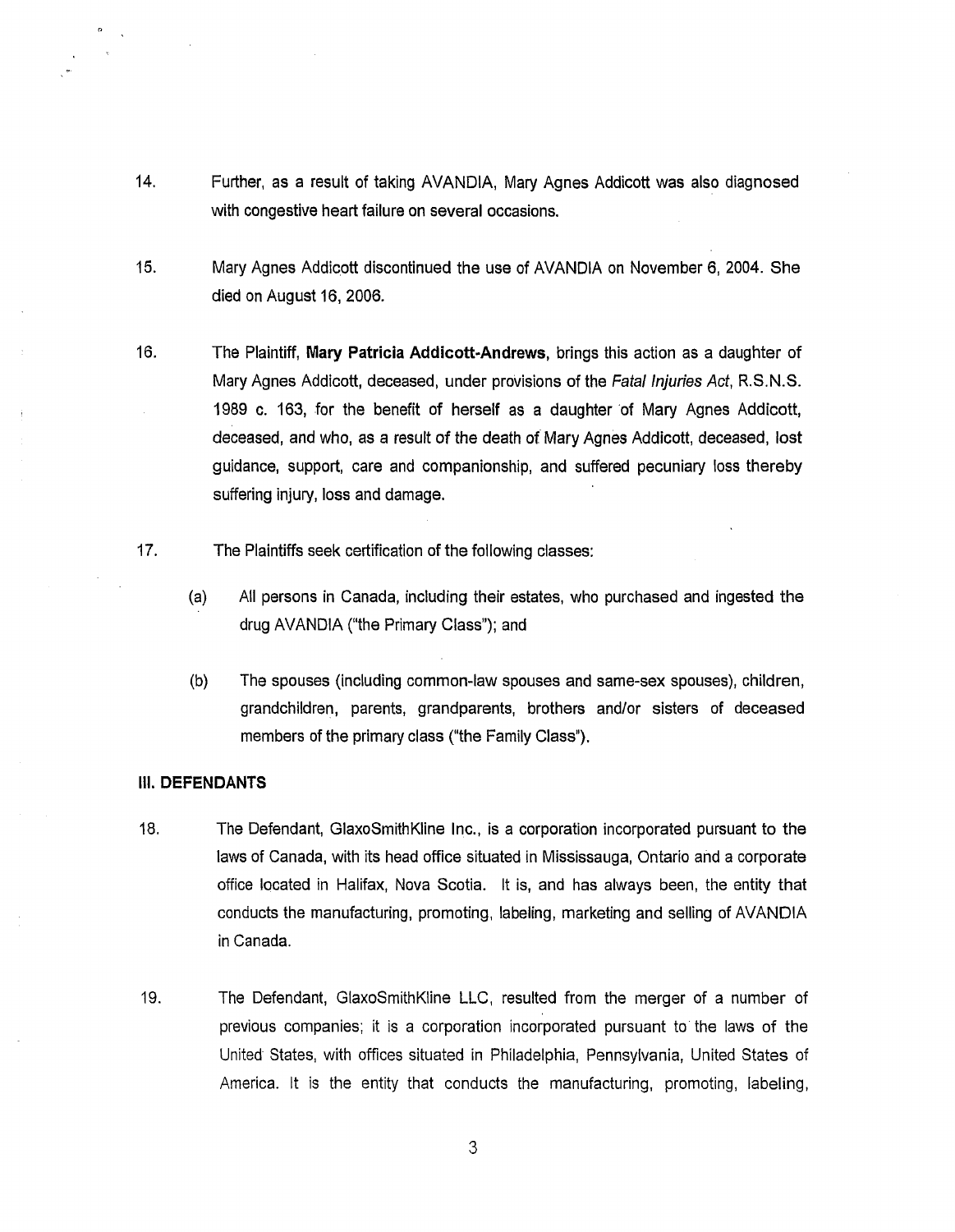marketing and selling of AVANDIA in the United States. It works in close partnership, and directs, the Defendant, GlaxoSmithKline Inc., in regards to the manufacturing, promoting, labeling, marketing and selling of AVANDIA in Canada. GlaxoSmithKline LLC also directs GlaxoSmithKline Inc. in all of the latter's interactions with the Canadian health regulator, Health Canada. GlaxoSmithKline LLC or one of its predecessors is also one of the GlaxoSmithKline group of companies that developed Avandia. It is also responsible for overseeing and coordinating pharmacovigilance of Avandia on a worldwide basis; pharmacovigilance is the monitoring of a drug's side effects ("adverse events") after it has been introduced into the market. As the company that oversees and coordinates pharmacovigilance, GlaxoSmithKline LLC is in the sole possession of all of Avandia's global adverse event information.

- 20. The Defendants, GlaxoSmithKline Inc. and GlaxoSmithKline LLC are collectively referred to as "GSK"; and hereinafter references to GSK are intended to include the above mentioned corporations, their officers, employees, representatives, agents, and associates acting on behalf of GSK.
- 21. GlaxoSmithKline Inc. and GlaxoSmithKline LLC are wholly responsible for all the acts and omissions of their subsidiary companies by virtue of having succeeded or acquired those companies and by virtue of having assumed the obligations of those companies.
- 22. Further, and in the alternative, the Plaintiffs plead that, by virtue of the acts described herein, each of the companies comprising GSK, as set out above, is vicariously liable for the act and omissions of the others for the following reasons:
	- (a) Each was the agent of the other;
	- (b) Each Defendant's business was operated so that it was inextricably interwoven with the business of the other;
	- (c) Each Defendant entered into a common advertising and business plan with the other to distribute and sell AVANDIA;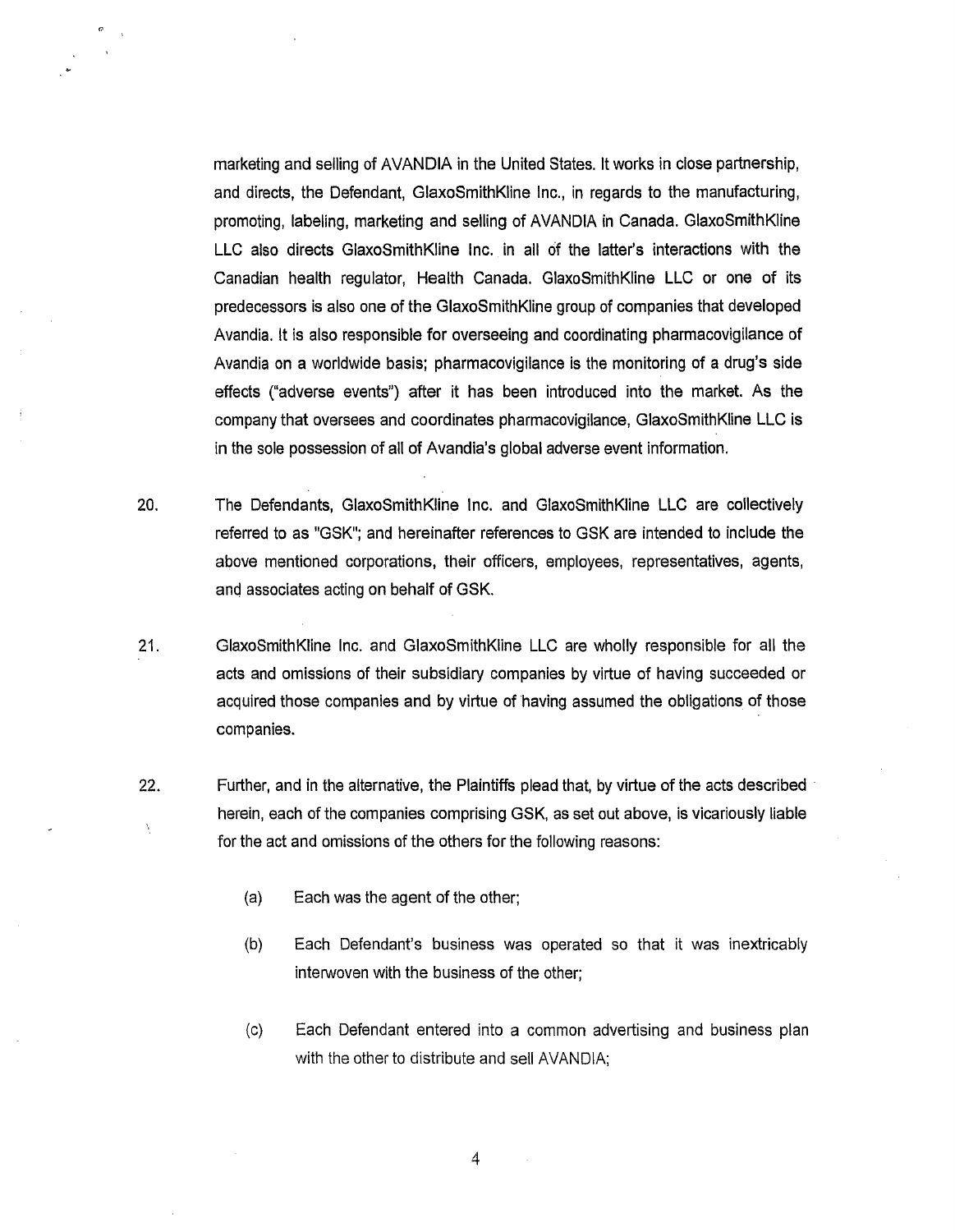- (d) Each Defendant operated pursuant to a common business plan to distribute and sell AVANDIA;
- (e) Each Defendant intended that the businesses be run as one business organization; and,
- (f) The Defendant are related, associated or affiliated.
- 23. At all material times, GSK designed, researched, developed, tested, manufactured, marketed, packaged, promoted, distributed, licensed, and sold a drug having the active ingredient rosiglitazone maleate ("rosiglitazone") for the use by patients throughout the world, including Nova Scotia and the rest of Canada. At all material times, GSK designed, researched, developed, tested, manufactured, marketed, packaged, promoted, distributed, licensed and sold the rosiglitazone products throughout Nova Scotia and Canada under the brand names AVANDIA, AVANDAMET and AVANDARYL. The said rosiglitazone products are hereinafter collectively referred to as "AVANDIA".

#### IV. **AVANDIA**

,,

- 24. AVANDIA is a brand-name anti-diabetic prescription drug used in the treatment of type II diabetes mellitus. The drug was approved by Health Canada on March 21, 2000 for the treatment of type 11 diabetes mellitus. The drug is one of a class of drugs known as thiazolidinediones (TZDs) and is a peroxisome proliferator-activated receptor agonist. It represents the most potent of the TZD group of drugs.
- 25. The sales for AVANDIA peaked in 2006 at approximately three billion dollars. At this time, AVANDIA sales were over \$150 million in Canada. Approximately 7% of GSK's revenue was accrued from the sale of AVANDlA. AVANDIA was GSK's second best selling drug and the top-selling diabetes treatment.
- 26. Before AVANDIA was approved for sale in Canada, legitimate safety concerns were publically expressed to the U.S. Food and Drug Administration ("FDA") concerning the drug. Since then, numerous meta-analysis studies have been conducted on the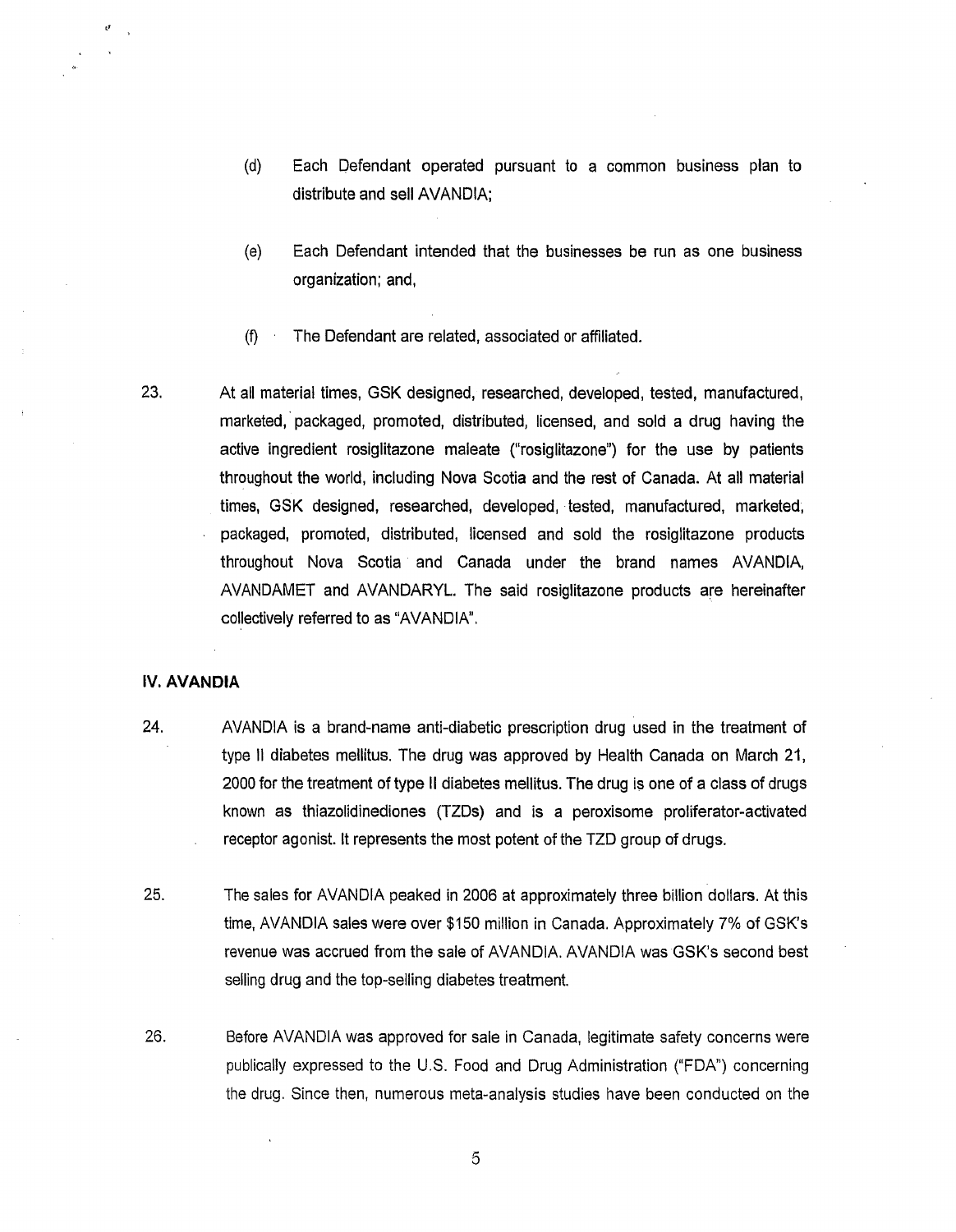effect of AVANDIA on the risk of heart related health problems. These studies, including GSK's own study and post-market reports, have shown that there is a significant increase in the risk of heart attack, heart failure and strokes in patients taking AVANDIA.

- 27. GSK's own studies into the safety of AVANDIA, including comparisons of AVANDIA with Actos (pioglitazone, a comparable drug manufactured by GSK's competitor) and with glyburide (an older, more studied and cheaper alternative to AVANDIA) indicate that AVANDIA was more dangerous than Actos and glyburide. GSK did not release the results of these studies. Rather, it downplayed any cardiovascular risk and promoted AVANDIA as being as safe and effective as its competitors' product.
- 28. By June of 2007, the FDA announced that AVANDIA would be the subject of a "Black Box Warning," the highest level of warning label provided for by the FDA, in order to warn the public of the increased risk of heart attacks in those patients taking AVANDIA.

#### **V. NATURE OF THE ACTION**

 $\mathbf{a}$ 

- 29. The Plaintiffs and Class Members allege that the Defendants engaged in tortious conduct in the designing, researching, developing, testing, packaging, licensing, manufacturing, marketing, promotion, distributing and selling of AVANDIA in complete disregard for the health and safety of the Plaintiffs and Class Members.
- 30. The Plaintiffs and Class Members further allege that the Defendants were wholly and grossly negligent.
- 31. The Plaintiffs and Class Members further allege that the Defendants failed to warn the Plaintiffs and Class Members of the serious complications and problems that would ensue with the use of AVANDIA. These individuals were not given warning or, in the alternative, clear, complete and current warning of the health risks associated with the ingestion of AVANDIA.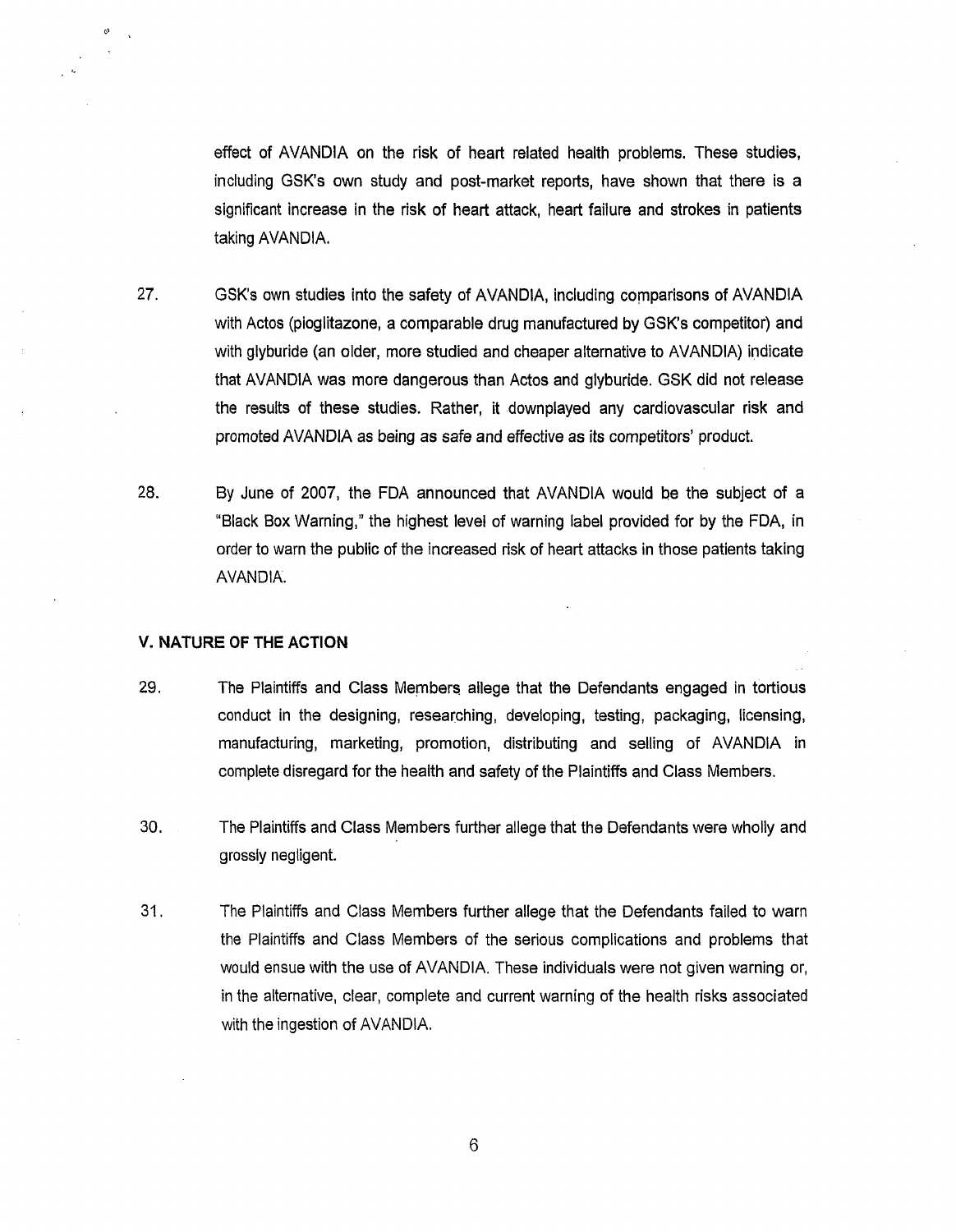- 32. The Plaintiffs and Class Members further allege that the Defendants expressly and impliedly breached warranties.
- 33. The Plaintiffs and Class Members further allege that they and thousands of other Canadians have sustained physical, mental, and economic harm through the use of AVANDIA as a result of the wholly and grossly negligent actions of the Defendants.
- 34. The Plaintiffs and Class Members further allege that the Defendants failed and/or chose not to adequately inform both users of AVANDIA and the doctors who prescribed the medication of the very serious risks associated with AVANDIA.
- 35. AVANDIA has caused damage to the physical and mental health of the Plaintiffs and Class Members.
- 36. The Plaintiffs allege on behalf of Class Members that the continued use of AVANDIA by Class Members creates ongoing risks to the health of the Class Members.
- 37. During the applicable times within the Class Period of May 1999 to the present when the Defendants were involved with the manufacture and distribution of AVANDIA, they knew or ought to have known of the potential safety risks with the drug.
- 38. None of the Defendants took any steps to prevent harm to the Plaintiffs and the Class Members or to protect the health and safety of the Plaintiffs and Class Members.

### VI. CAUSES OF ACTION

#### (a) Conspiracy

(''

39. During the class period the Defendants, by their directors, officers, servants and agents, wrongfully, unlawfully, maliciously and lacking bona fides, conspired and agreed together, the one with the other and with persons unknown, as hereinafter set out.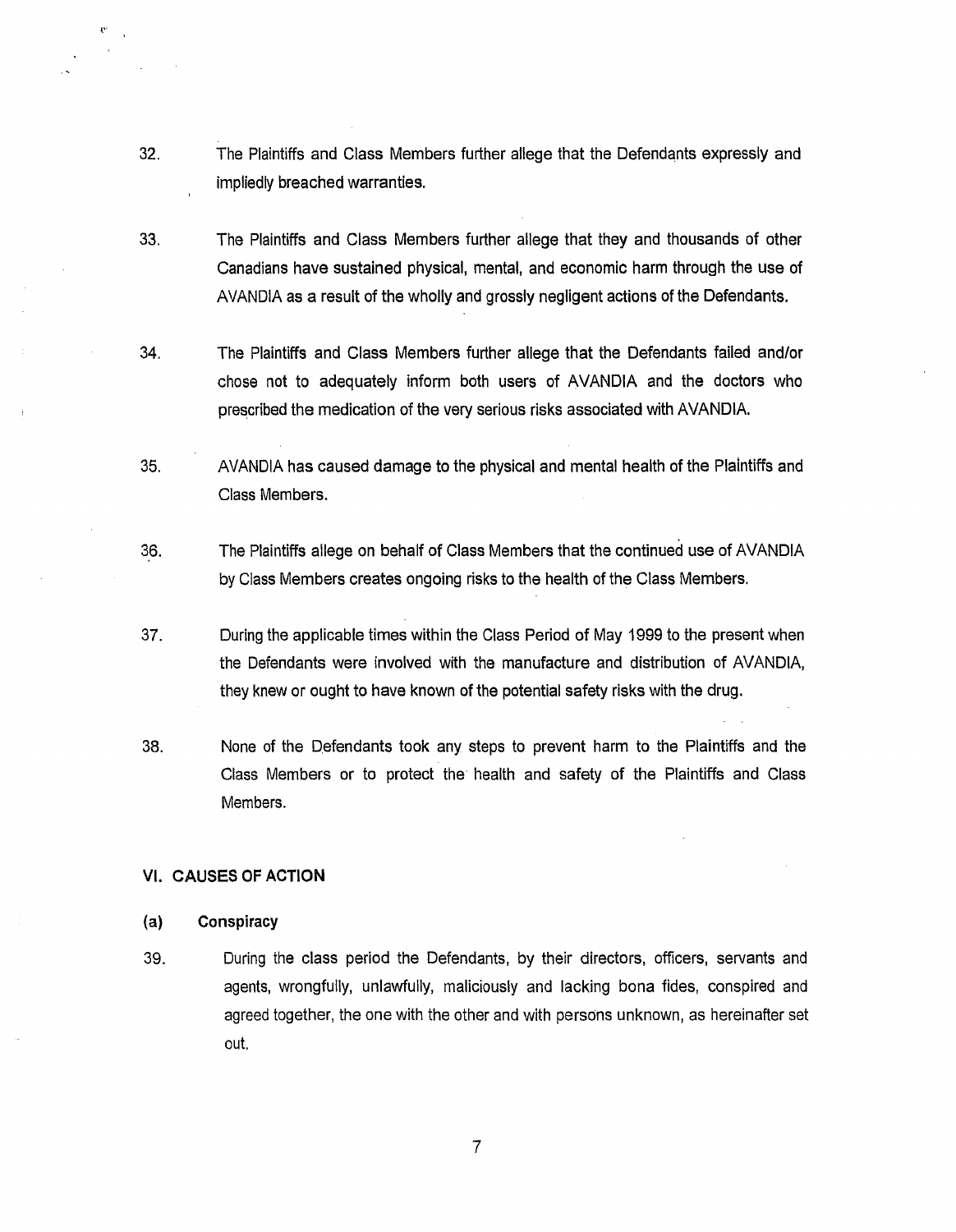- 40. The Plaintiffs pleads that the Defendants' conspiracy involved both lawful and unlawful means with the predominant purpose of causing the Plaintiffs and the other Primary Class Members to acquire and ingest AVANDIA when they knew or should have known that such use would cause harm to the Primary Class Members and the Family Class Members.
- 41. The Defendants conspired with each other to unlawfully market, distribute, advertise and sell AVANDIA, intending that their conduct be directed towards the Primary Class Members, when they knew or should have known that in the circumstances, injury and damage to the Primary Class Members and the Family Class Members was likely to result. They derived substantial compensation and revenues from the conspiracy.
- 42. As a result of the conspiracy, the Plaintiffs and the other Primary Class Members have suffered damage and loss, including other side effects as a result of the use of AVANDIA.
- 43. As a further result of the conspiracy, Family Class Members have suffered damages and loss, and continue to suffer damages and loss, including actual expenses reasonably incurred for the benefit of the Primary Class Member, a reasonable allowance for loss of income or the value of services provided to the Primary Class Member and an amount to compensate for the loss of guidance, care and companionship they might reasonably have expected to receive from the Primary Class Member.
- 44. Some, but not all, of the Defendants' concerns, motivations and intentions in engaging in the conspiracy were to: .
	- (a) increase the sales of AVANDIA and their profits;
	- (b) increase or hold their market share;
	- (c) avoid adverse publicity;
	- (d) place their profits above the safety of Primary Class Members and others;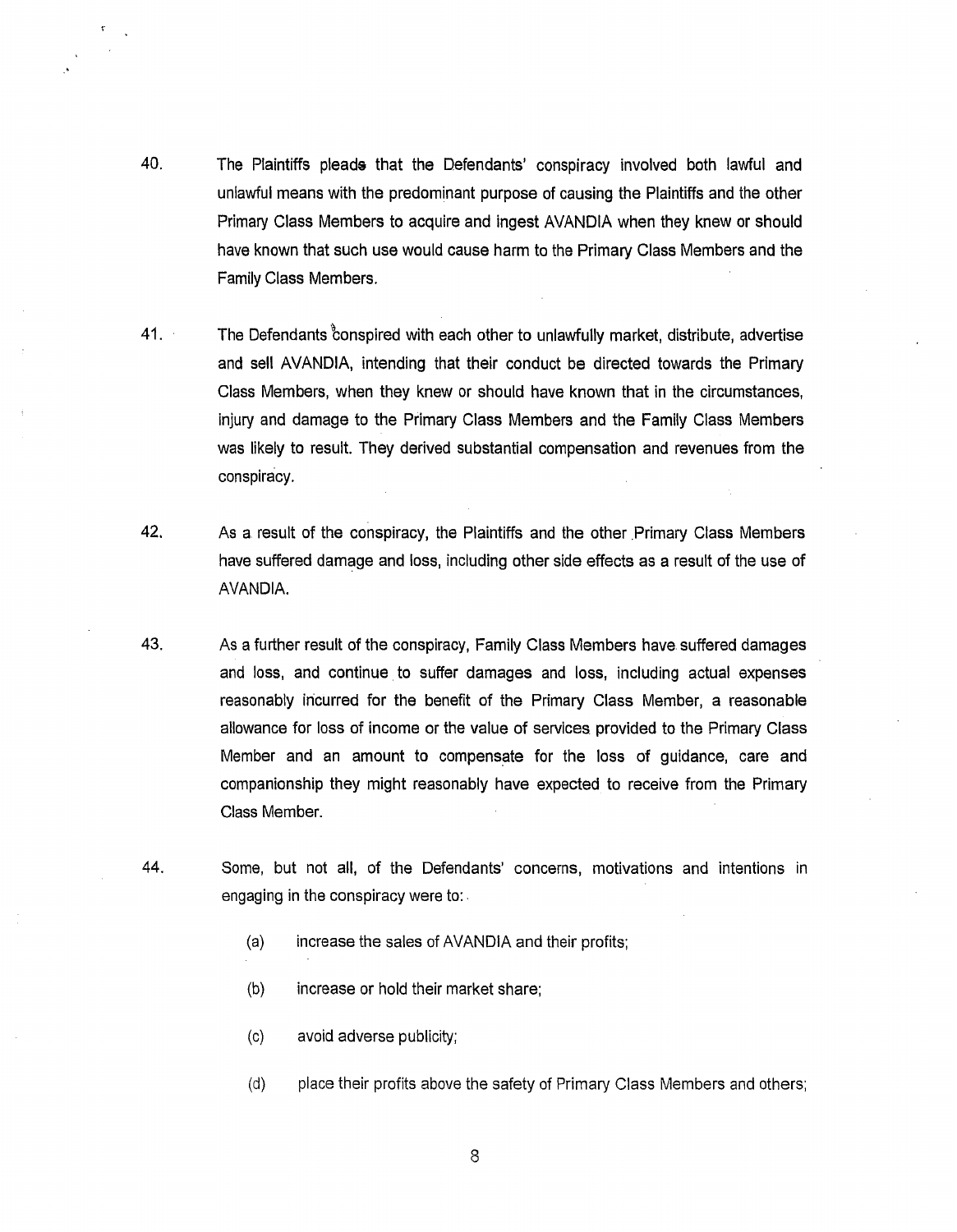(e) maintain brand trust and corporate image;

 $\pmb{\mathfrak{r}}$ 

- (f) avoid alerting the Primary Class Members, Health Canada, the FDA, health practitioners, the public and their competitors to the dangerous properties and effects of AVANDIA; and
- (g) cause the Primary Class Members to ingest and continue to ingest AVANDIA and thereby suffer harm.
- 45. In furtherance of the conspiracy, the following are some, but not all, of the acts carried out by the Defendants or one or some of them:
	- (a) they submitted false, inaccurate and misleading information to Health Canada for the purpose of obtaining approval to market AVANDIA in Canada;
	- (b) they concealed and disguised information about the dangerous properties and effect of AVANDIA from Health Canada and other regulators, from health practitioners and from Primary Class Members.
	- (c) they misled Class Members, health practitioners and others about the efficacy, safety and effect of AVANDIA;
	- (d) they refused to issue correcting information or to stop selling AVANDIA even after its harmful effects and addictive properties became manifest;
	- (e) they decided not to warn Class Members and others in Canada of the dangers of taking AVANDIA;
	- (f) they developed and used marketing and promotional strategies that covered up the truth about AVANDIA's dangerous properties and effect. By way of examples, they promoted the results of their own, flawed studies in an effort to distract from and refute the conclusions regarding AVANDIA's harm that were published in the NEJM Article; they engaged in a "ghostwriting campaign" with respect to AVANDIA.
- (b) Negligent design, development and testing: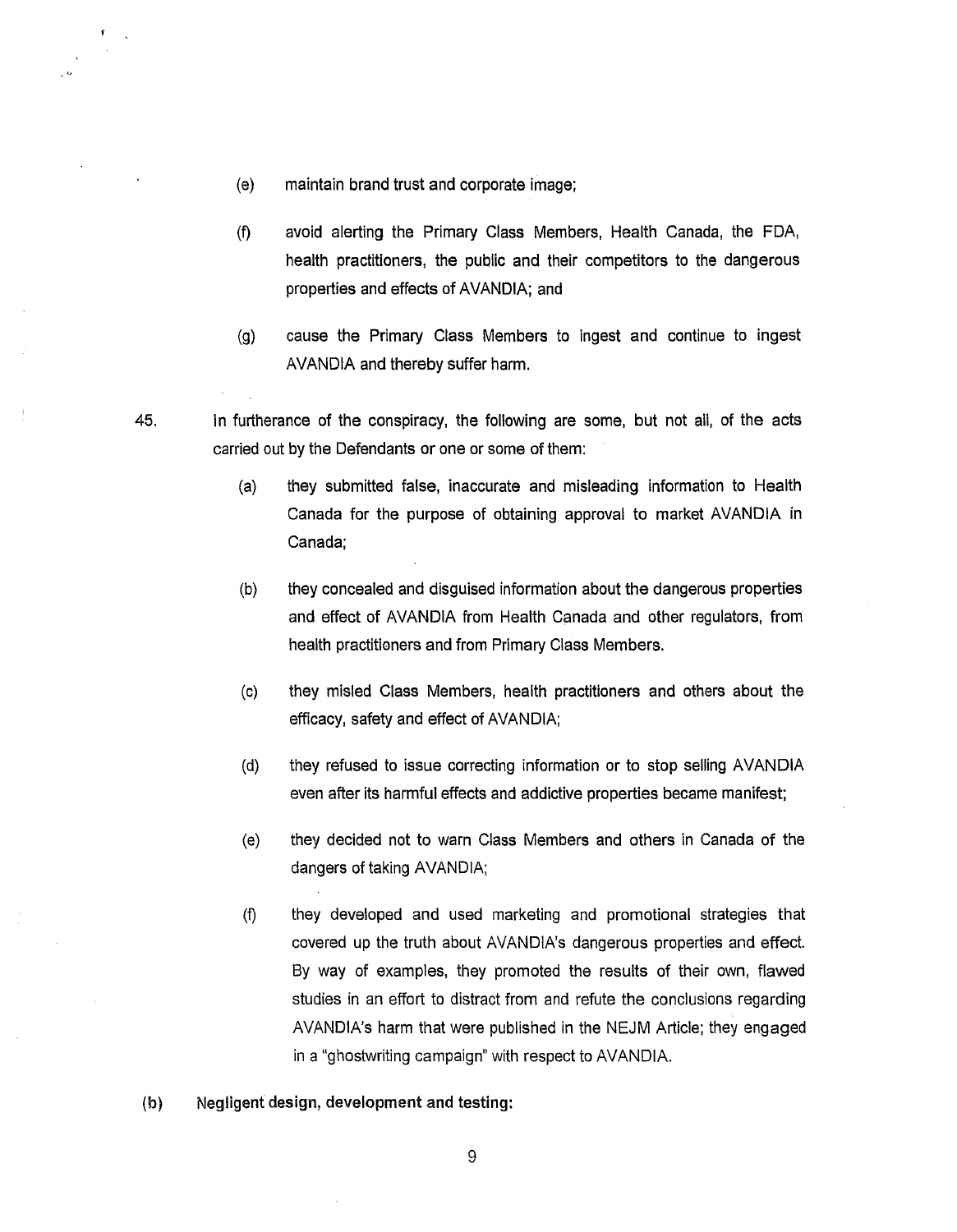- 46. The Defendants owed the Plaintiffs and Class Members a duty of care as follows:
	- (a) to ensure that AVANDIA was thoroughly and appropriately tested so as to determine if there were any potentially adverse side effects in consuming the drug;
	- (b) to ensure that AVANDIA was fit for its intended or reasonably foreseeable use;
	- (c) to design, develop and test AVANDIA using methods and processes that conform to industry standards and regulations; and
	- (d) to conduct appropriate follow-up .studies on the efficacy and safety of AVANDIA.
- 47. The Defendants were negligent in the design, development and testing of AVANDIA. Such negligence includes, but is not limited to the following, that the Defendants jointly and severally:
	- (a) inappropriately tested AVANDIA to determine the magnitude of the risks associated with its use, including but not limited to the risk of serious heart problems;
	- (b) conducted inadequately powered studies and testing to determine the effects of AVANDIA on microvascular or macrovascular complications of diabetes, including cardiovascular morbidity and mortality;
	- (c) designed and developed AVANDIA in a manner that caused an increase in low-density lipoprotein cholesterol when they knew, or should have known, that this significantly increases the risk of adverse cardiovascular outcomes;
	- (d) inadequately tested the effects of AVANDIA on a user's serum lipids;

iO

(e) designed and developed AVANDIA in a manner that caused a reduction in hemoglobin levels, when they knew or ought to have known that a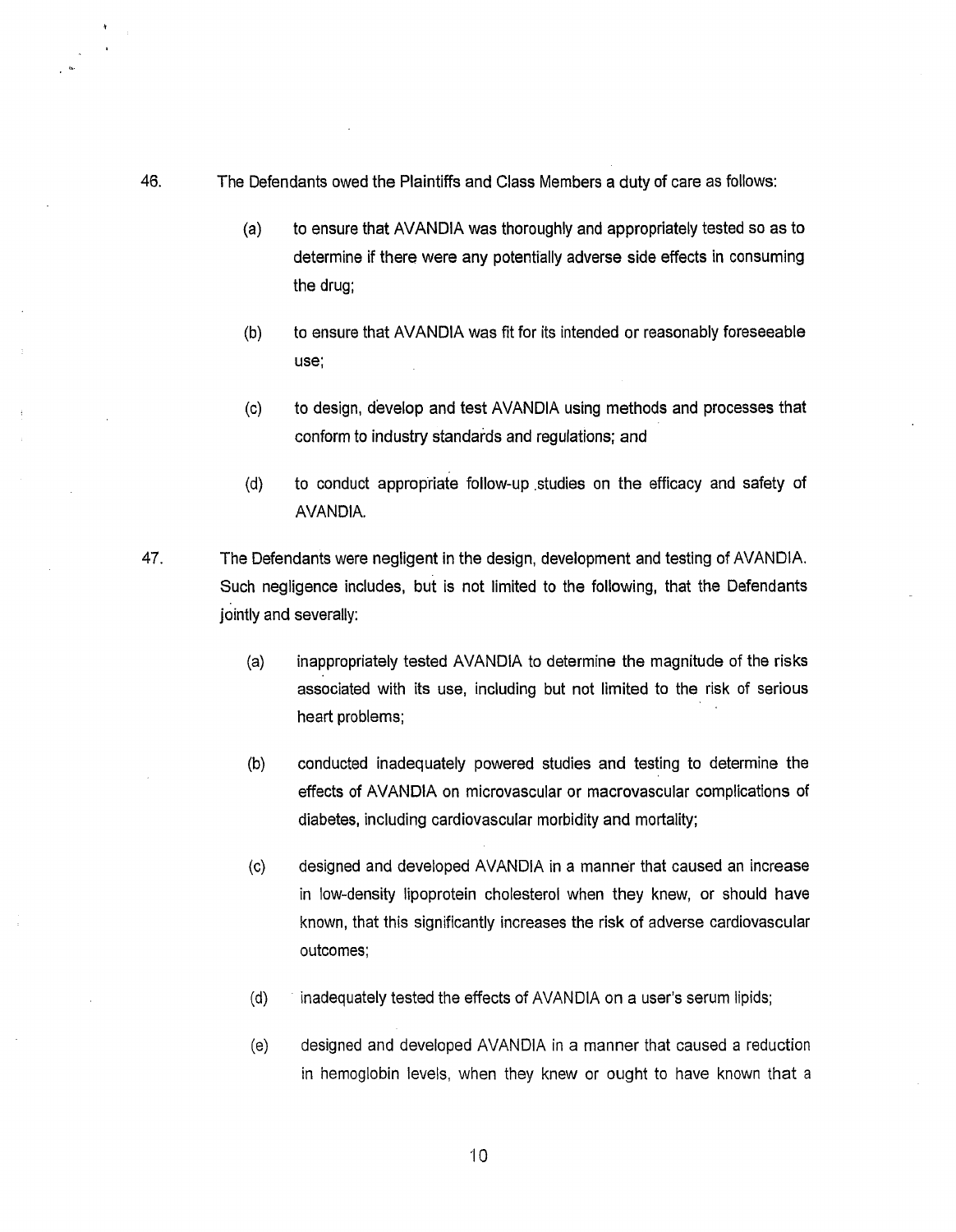reduced hemoglobin level may result in an increased risk of adverse cardiovascular outcomes;

- (f) conducted inadequate or no follow-up studies on the efficacy and safety of AVANDIA;
- (g) chose not to conform to industry standards, practices and regulations in the design, development and testing of AVANDIA;
- (h) chose not to conform with applicable disclosure and reporting obligation;
- (i) inappropriately monitored the post-market effects of AVANDIA;
- (i) conducted no or inappropriate follow-up studies when the risks of AVANDIA became known to them;
- (k) disregarded reports of symptoms of adverse events among patients who participated in clinical trials of AVANDIA;
- (I) instructed their employees to improperly monitor and record complaints of adverse health effects of AVANDIA;
- (m) hired incompetent personnel and failed to adequately supervise the personnel conducting the design, development and testing of AVANDIA; and,
- (n) took unreasonable steps to ensure that AVANDIA was fit for its intended or reasonably foreseeable use.
- 48. There existed alternative designs, for example, pioglitazone, which were safer and economically feasible to manufacture.
- 49. The negligence of the Defendants in the design, development and testing of AVANDIA created a substantial likelihood of harm for users of AVANDIA. The Plaintiffs and Class Members have suffered harm and damages as a result of the Defendant's negligence.
- (c) Negligent Manufacturing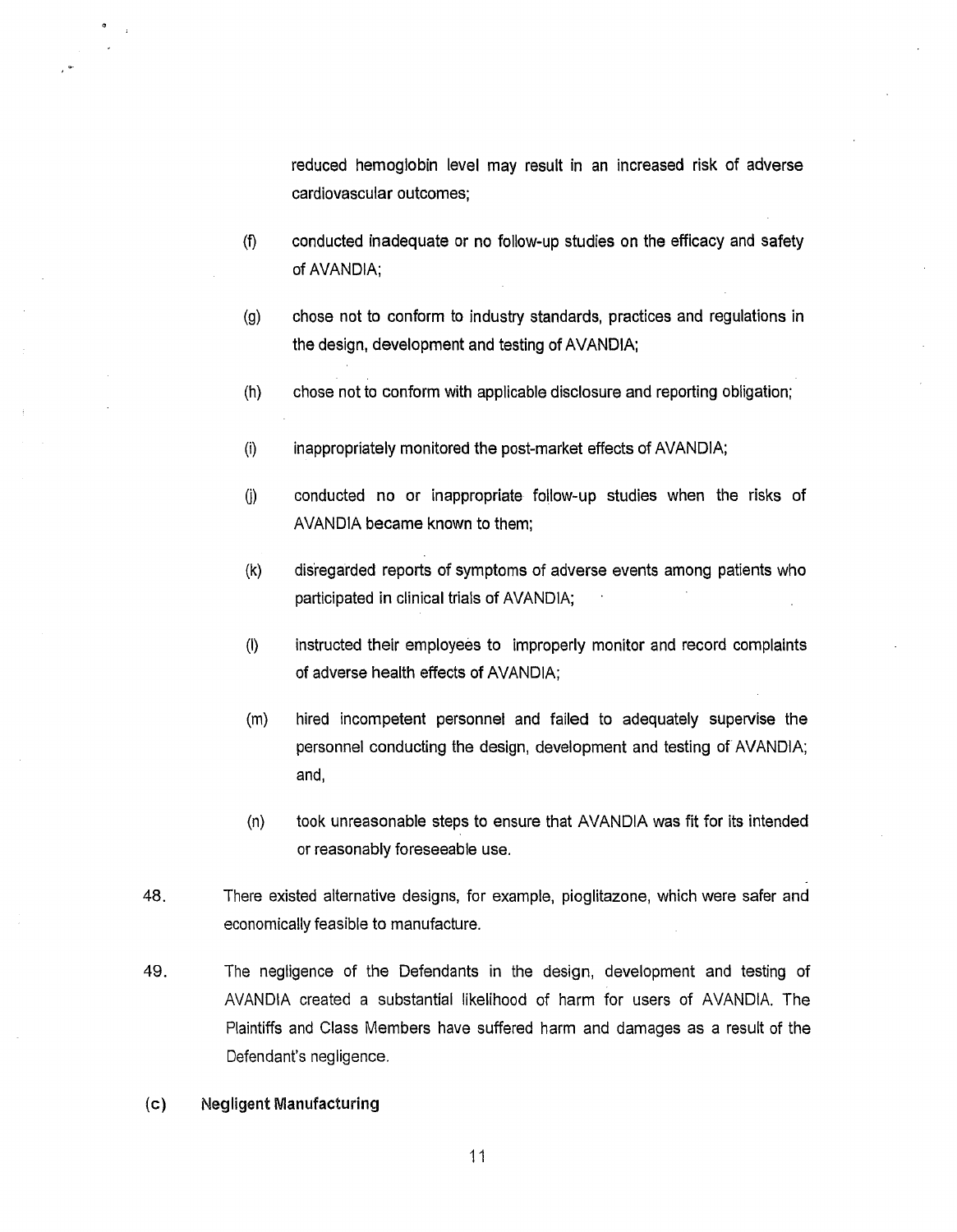- 50. The Defendants owed the Plaintiffs and Class Members a duty of care as follows:
	- (a) to conform to industry standards, practices and regulations in the manufacturing of AVANDIA;
	- (b) to conduct adequate and routine inspections of the plants manufacturing AVANDIA; and,
	- (c) to have adequate and appropriate quality control methods in place at the plants manufacturing AVANDIA.
- 51. The Defendants were negligent in the manufacturing of AVANDIA. Such negligence includes, but is not limited to the following, that the Defendants jointly and severally:
	- (a) did not meet industry standards, practices and regulations in the manufacturing of AVANDIA on a routine bases;
	- (b) inadequately inspected the plants manufacturing AVANDIA;
	- (c) manufactured AVANDIA without having in place adequate quality control protocols, or in disregard of those protocols;
	- (d) manufactured AVANDIA in plants where conditions resulted in crosscontamination between AVANDIA and other drugs and where conditions resulted in the inclusion of varying doses of AVANDIA in the same bottle;<sup>1</sup>
	- (e) hired incompetent personnel and failed to adequately supervise the personnel manufacturing AVANDIA; and,
	- (f) continued to manufacture AVANDIA when they knew or ought to have known that this drug caused or could cause serious health problems and death.
- 52. The Plaintiffs and Class Members have suffered harm and damages as a result of the Defendants' negligence in the manufacturing of AVANDIA.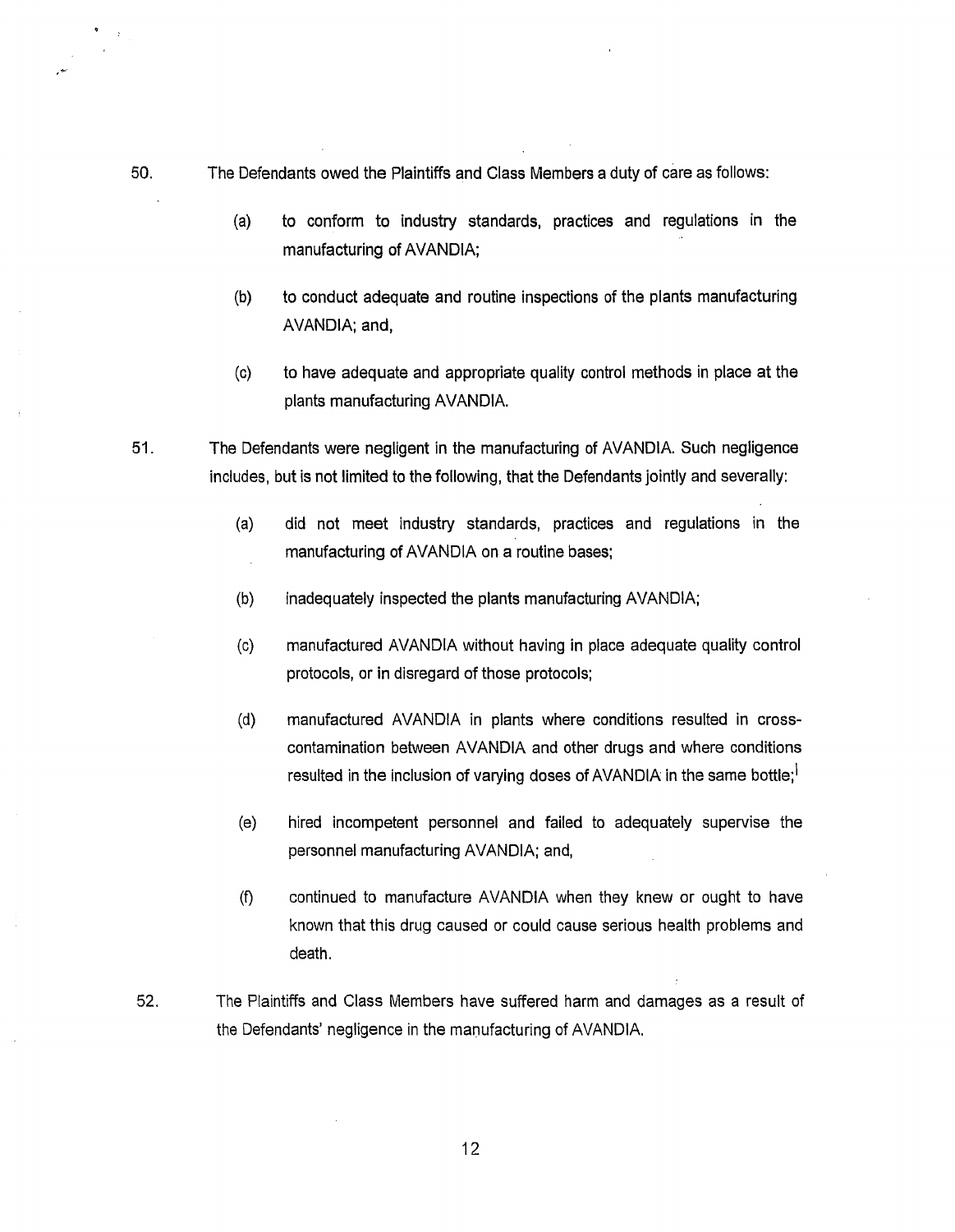## **(d) Negligent distribution, marketing and sale**

. ·-

- 53. The Defendants owed the Plaintiffs and Class Members a duty of care as follows:
	- (a) to warn the Plaintiffs and Class Members that ingestion of AVANDIA carried a significant risk of adverse cardiovascular events;
	- (b) to take reasonably necessary and appropriate steps to ensure that prescribing physicians were appraised and fully and regularly informed of all the health risks associated with ingesting AVANDIA; and
	- (c) to inform Health Canada and other regulating agencies fully, properly, and in a timely manner of the cardiovascular health risks and complaints associated with the ingestion of AVANDIA;
- 54. The Defendants were negligent in the distribution, marketing and sale of AVANDIA. Such negligence includes, but is not limited to the following, that the Defendants jointly and severally:
	- (a) misinformed Health Canada by providing it with incomplete and inaccurate information concerning AVANDIA;
	- (b) concealed or mislead the Plaintiffs, Class Members and their physicians concerning the risks associated with ingesting AVANDIA;
	- (c) provided the Plaintiffs, Class Members and their physicians with inadequate and inappropriate warnings concerning the cardiovascular risks associated with the use of AVANDIA;
	- (d) provided the Plaintiffs, Class Members and their physicians with inadequate and incomplete updates and current information on the risks and efficacy of AVANDIA as such information became available from time to time;
	- (e) provided inappropriate warnings of the cardiovascular risks associated with the use of AVANDIA on package labels, product monograph or customer information pamphlets in Canada;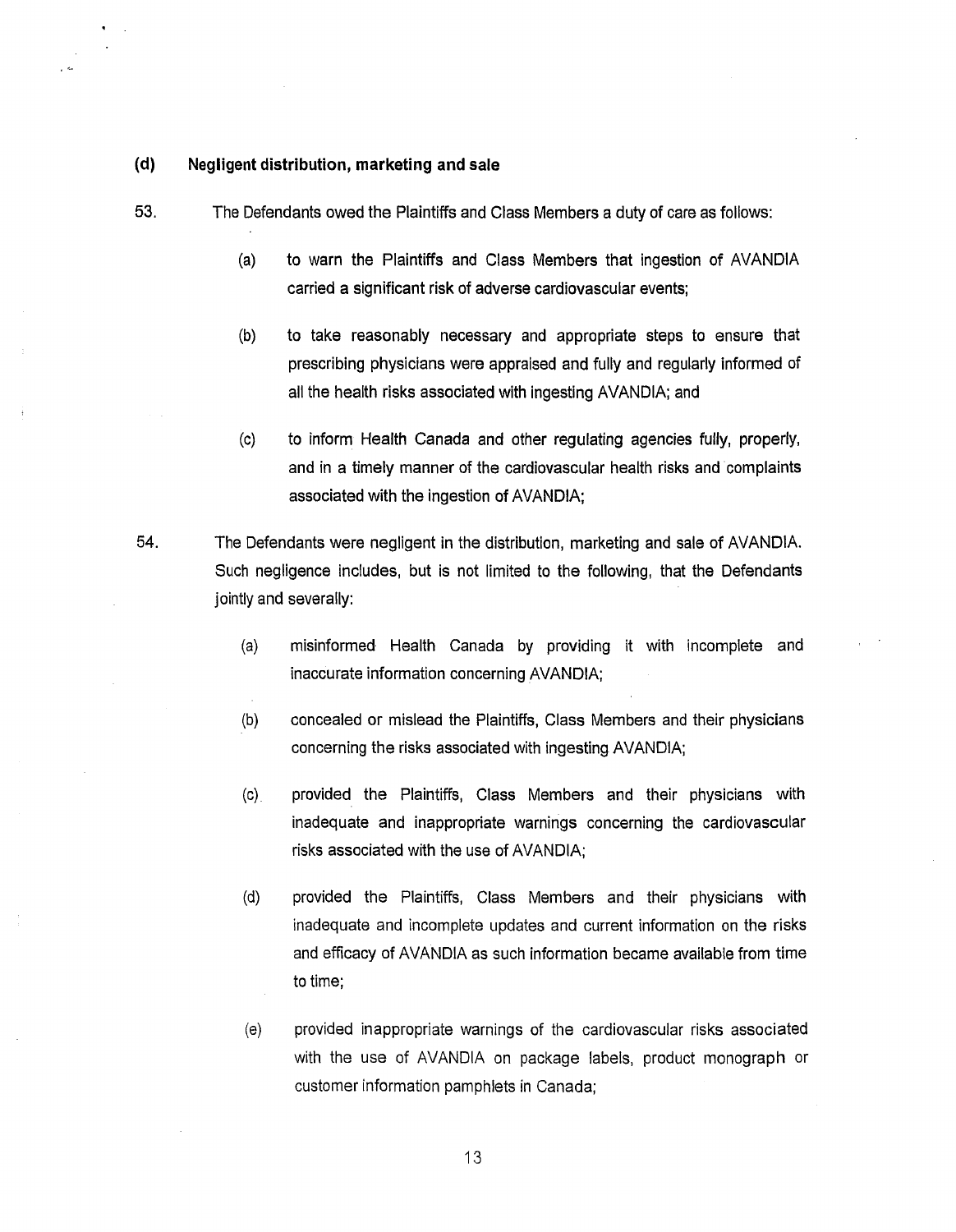- (f) provided no or inadequate warnings to the Plaintiffs and Class Members and their physicians and health regulators about the need for comprehensive regular medical monitoring necessary to assist in the early discovery of cardiovascular problems associated with the use of AVANDIA;
- (g) after receiving actual and constructive notice of the cardiovascular risks associated with AVANDIA, failed to issue adequate warnings, recall· the drug in a timely manner, publicize the risks and otherwise act properly and in a timely manner to alert the public, including warning the Plaintiffs and Class Members and their physicians and health regulators of the drug's inherent risks;
- (h) engaged in a system of improper and inadequate direction. to their sales representatives and prescribing physicians respecting the correct usage of AVANDIA and the cardiovascular risks associated with the drug;
- (i) represented that AVANDIA was safe and fit for its intended purpose and of merchantable quality when they knew or ought to have known that these representations were false;
- (i) misrepresented the state of research, opinion and medical literature pertaining to the purported benefits of AVANDIA and its associated cardiovascular risks;
- (k) · continued to manufacture, market and promote the selling and/or distribution of, AVANDIA when they knew or ought to have known that this drug caused or could cause serious cardiovascular problems; and,
- (I) actively encouraged aggressive dispensation of AVANDIA while neglecting to inform consumers, retailers, hospitals, physicians and pharmacists of the increased cardiovascular risks associated with AVANDIA, when they knew or ought to have known about these increased risks.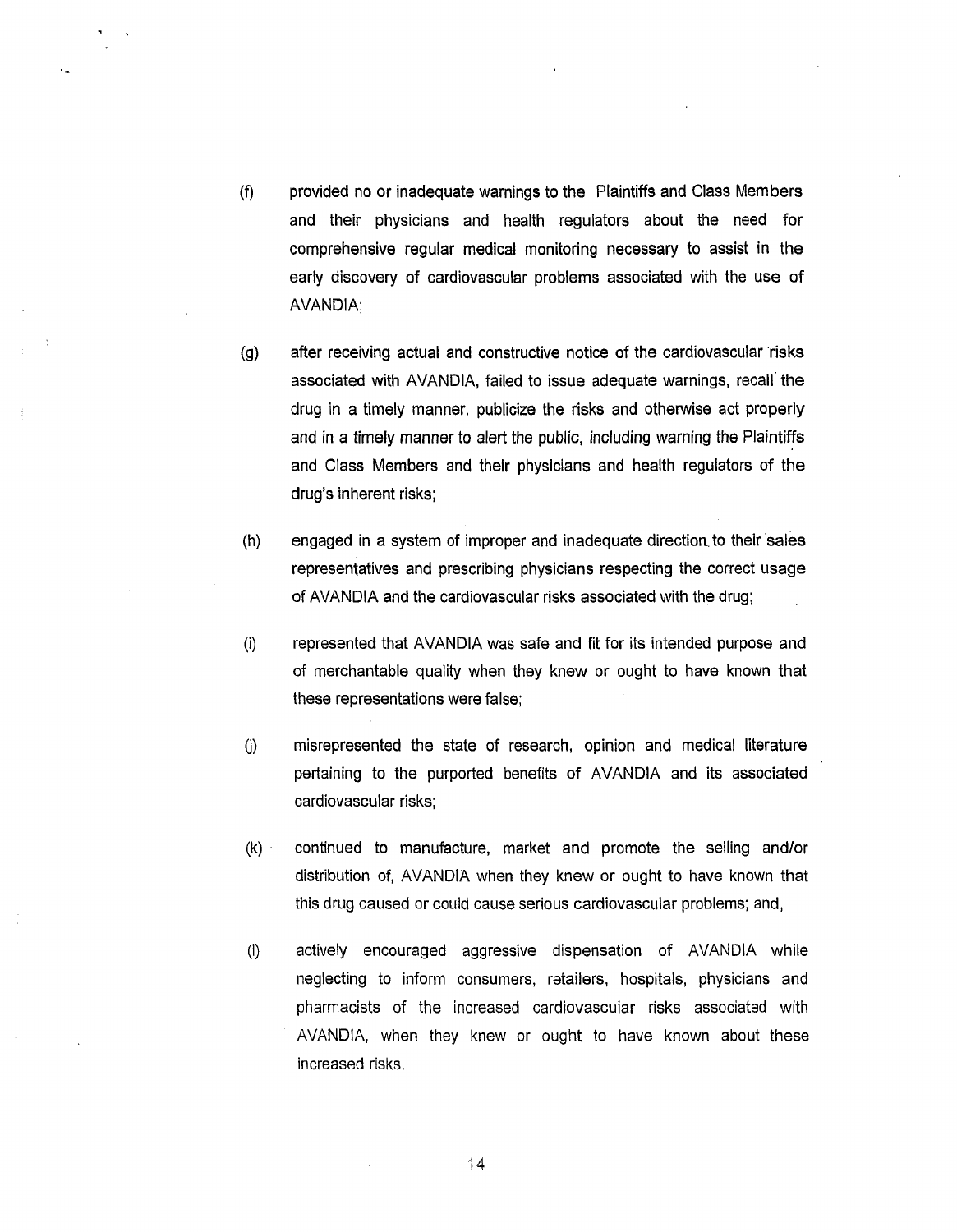55. The Plaintiffs and Class Members have suffered harm and damages as a result of the Defendants' negligence in the distribution, marketing and sale of AVANDIA.

#### (e) **Breach of Warranty**

56. The Defendants warranted to the Plaintiffs and the Class Members that AVANDIA was of merchantable quality and fit for use and safe for human consumption. The Defendants breached the warranty to the Plaintiffs and the Class Members by designing, testing, researching, formulating, developing, manufacturing, producing, labeling, advertising, promoting, distributing and/or selling AVANDIA which was inherently dangerous to users and which the Defendants knew or ought to have known would lead to serious complications.

## **(f) Waiver of Tort**

- 57. As a result of the Defendants' conduct described herein, the Plaintiffs and Class Members reserve the right to elect at the trial of the common issues to waive the torts and to have damages assessed in an amount equal to the gross revenues earned by the Defendants, or the net income received by the Defendants or a percent of the proceeds from the sale of AVANDIA.
- 58. The Plaintiffs and Class Members claim that such an election is appropriate for the following reasons, among others:
	- (a) revenue was acquired in a manner in which the Defendants cannot in good conscience retain it;
	- (b) the integrity of the pharmaceutical regulations and marketplace would be undermined if the court did not require an accounting;
	- (c) · absent the Defendants' tortious conduct AVANDIA could not have been marketed nor would the Defendants have received any revenue from its sale in Canada;
	- (d) the Defendants engaged in wrongful conduct by putting into the marketplace a pharmaceutical product which causes or has the potential to cause serious risk of injury; and

·15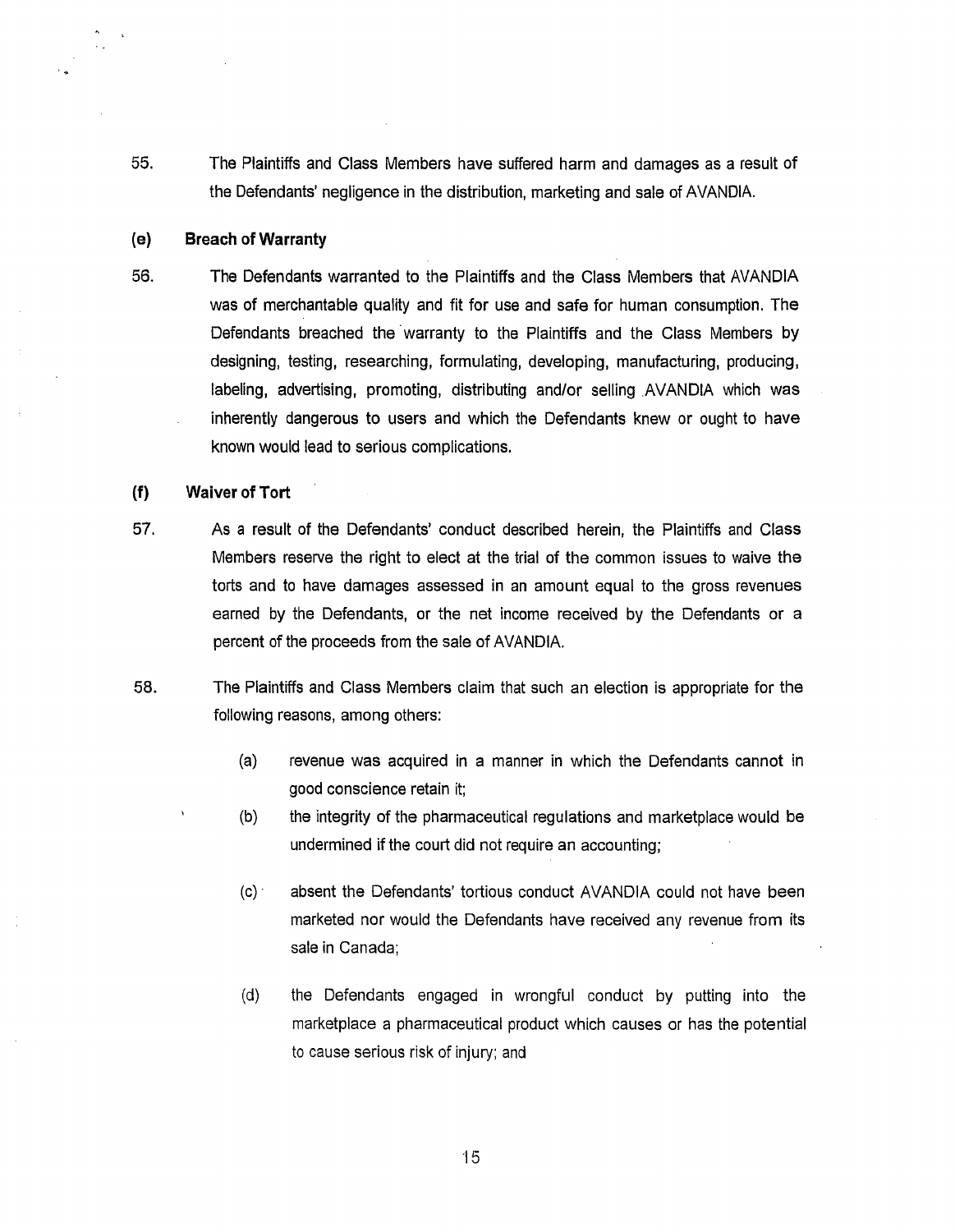(e) the Defendants would be unjustly enriched if they were permitted to retain revenues realized from the sale of AVANDIA.

#### (g) Breach of Section 52 of the Competition Act, R.S. 1985, c. C-34

- 59. The Plaintiffs rely on, and plead a breach of the Competition Act, R.S. 1985, c. C-34. GSK's claims regarding AVANDIA's safety, effectiveness, and effectiveness compared with other comparable drugs, were representations made for the purpose of promoting the business interests of GSK and promoting AVANDIA These representations were made to the public, including the Plaintiffs and other Class Members. They were false and misleading in a material respect, they were made by GSK knowingly or recklessly.
- 60. Accordingly, GSK has breached s.52 of the Competition Act, in knowingly or recklessly making false and/or misleading representations to the public. By reason of such breach, GSK is liable under s.36 of the *Competition Act* in damages, and for the costs of investigating and pursuing this action.

# (h) Breach of the Food and Drugs Act, R.S. 1985, c. F-27

- 61. GSK engaged in unfair trade practices and specifically declared unlawful under ss. 3 and 9 of the Food and Drug Act, R.S. 1985, c. F-27. Such practices included making false or misleading representations or advertisements, knowingly or with reason to know, as to the characteristics of AVANDIA. Contrary to sections 8 and 11 of the Food and Drugs Act, GSK sold to the Plaintiffs and Class Members' batches· of AVANDIA that were, or included ingredients that were, manufactured, prepared, preserved, packaged or stored under unsanitary conditions.
- 62. Such batches of AVANDIA originated in GSK's manufacturing plants, including its manufacturing plant in Cidra, Puerto Rico, where conditions resulted in crosscontamination between AVANDIA and other drugs and the inclusion of varying doses of AVANDIA in the same bottles.

## (i) Breach of the Consumer Protection Act R.S.C. 92, s. 1

63. The Plaintiffs plead and rely upon the Consumer Protection Act, R.S.C. 92, s. 1 and equivalent legislation in other provinces. The companies that constitute GSK are

ł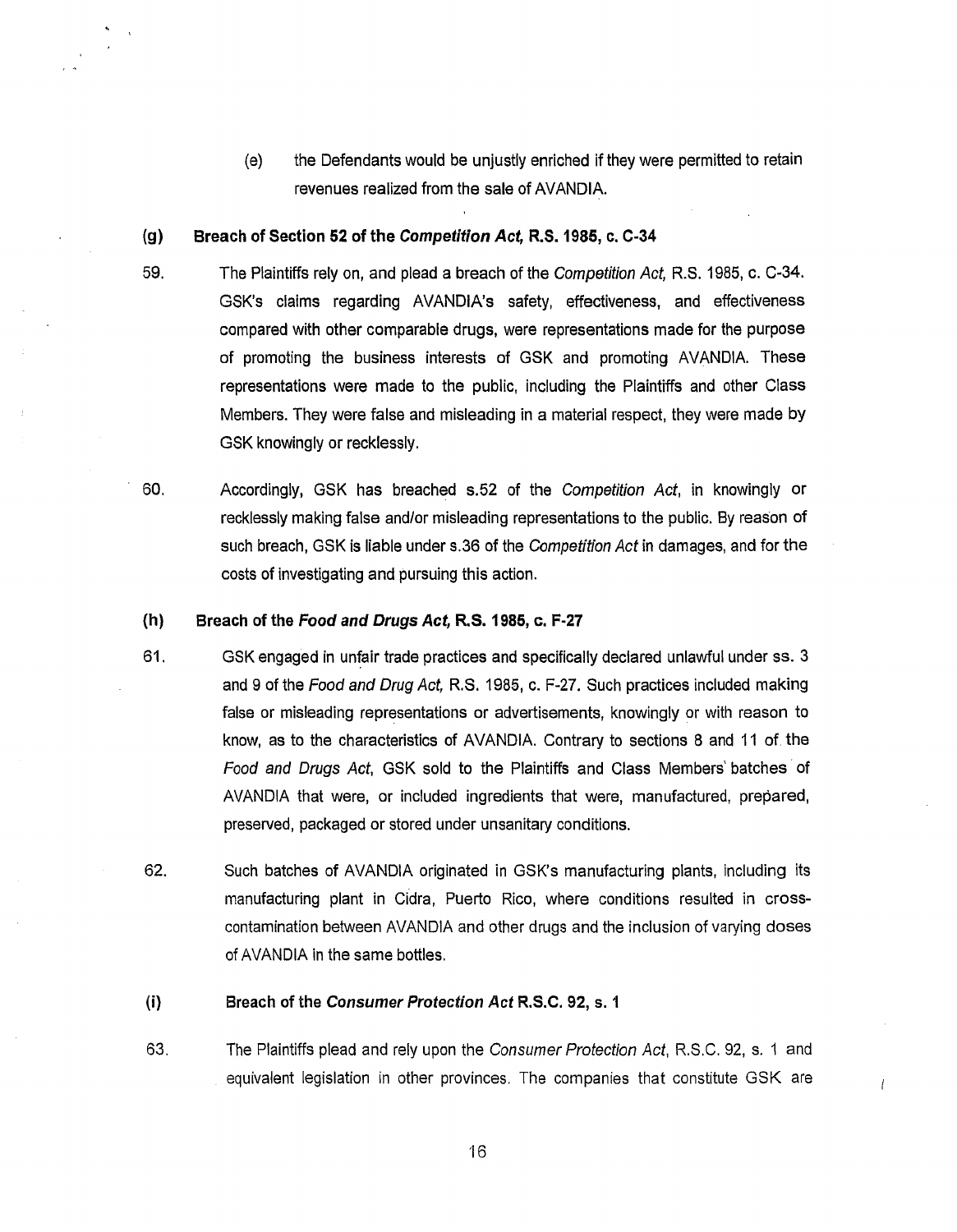"sellers" within the meaning of s.2 of the CPA. The Plaintiffs and Primary Class Members are "purchasers" within the meaning of s.26(2) of the CPA. In selling Avandia to the Plaintiff and Primary Class Members, GSK breached the conditions or warranties implied by s.26(3)(d), (e), (f) and (h) of the CPA.

### **(j) Breach of the Sale of Goods Act, R.S.C. 408, s.1**

- 64. The Plaintiffs plead and rely upon the Sale of Goods Act, R.S. c. 408, s. 1 and equivalent legislation in other provinces. AVANDIA was purchased by the Plaintiffs and Class Members pursuant to consumer agreements within the meaning of the Sale of Goods Act. GSK represented that AVANDIA was safe, an effective diabetes treatment, and a more effective diabetes treatment than other similar drugs manufactured by GSK's competitors. These representations were in fact false, misleading or deceptive.
- 65. The Plaintiffs plead that AVANDIA was neither fit for its intended purpose nor of merchantable quality as an effective treatment for type II diabetes mellitus, or as a more effective treatment for type II diabetes mellitus than other comparable drugs. In making contrary representations, GSK acted in breach of section 17 of the Sale of Goods Act.

#### (k) **Unjust enrichment**

- 66. GSK voluntarily accepted and retained profits and benefits, derived from the Plaintiffs and Class Members, with full knowledge and awareness that, as a result of its conscious and intentional wrongdoings, Plaintiffs and Class Members did not receive a product of the quality, nature or fitness that had been represented by GSK or that Plaintiffs and Class Members, as a reasonable consumer, expected.
- 67. By virtue of the conscious wrongdoings alleged, GSK has been unjustly enriched at the expense of the Plaintiffs and Class Members. There is no juristic reason for GSK's enrichment.

 $\overline{\mathbf{C}}$ 

## VII. **DAMAGES**

68. The Plaintiffs' and Class Members' injuries and damages were caused by the Defendants, their servants and agents.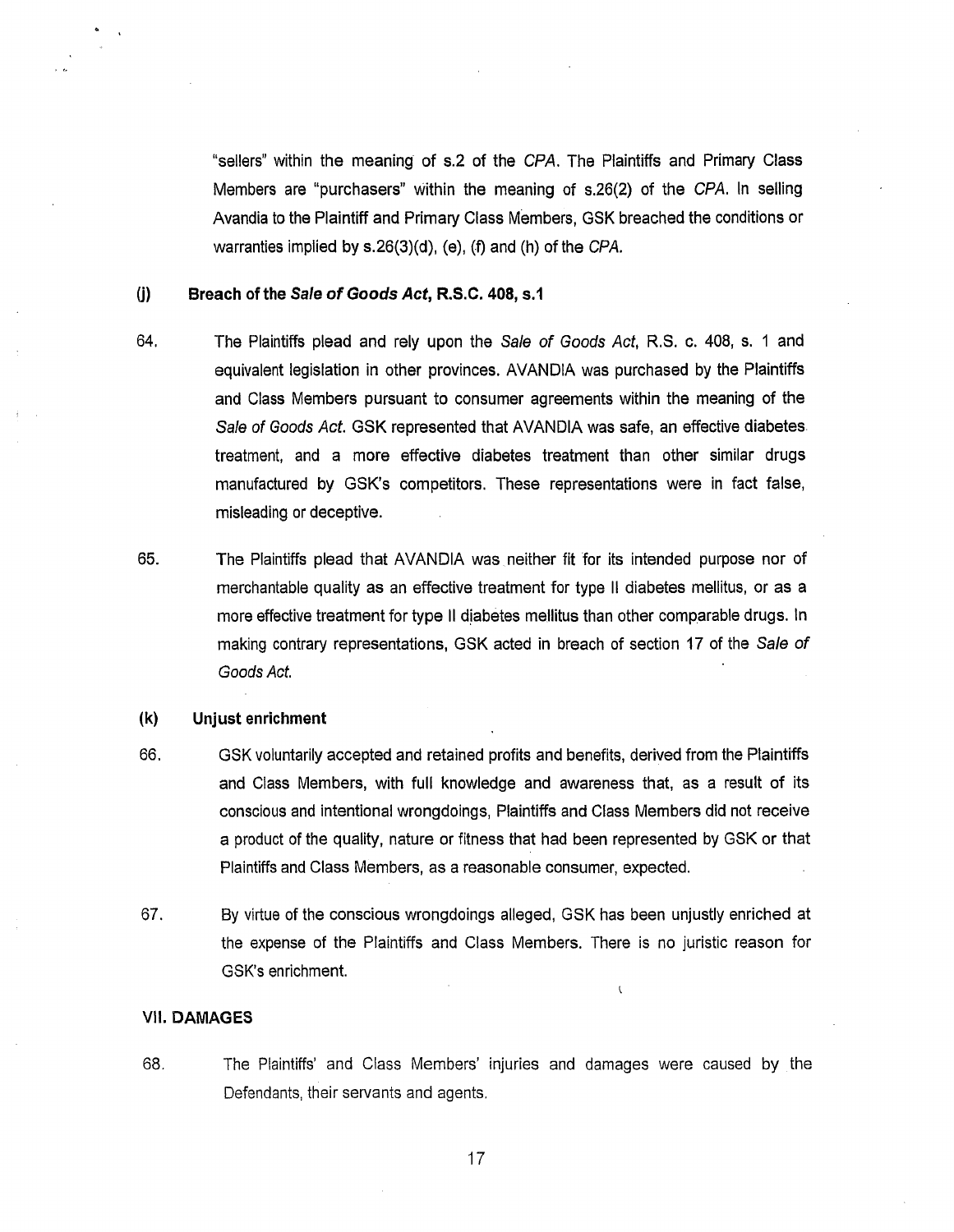- 69. The Defendants have caused injury to the Plaintiffs and to the Class Members including:
	- (a) personal injury;
	- (b) out-of-pocket expenses including, but not limited to, those connected with medical care and treatment, medications and the cost of AVANDIA paid for directly by Class Members;
	- (c) cost of past and future medical and other care and services;
	- (d) past and' future loss of income; and
	- (e) a loss of support, guidance, care and companionship.
- 70. As a result of the conduct of the Defendants as hereinbefore set out, the Plaintiffs and Class Members have been placed in a position where they have sustained or will sustain serious personal injuries and damages.
- 71. As a result of the conduct of the Defendants, the Plaintiffs and Class Members suffered and continue to suffer expenses and special damages of a nature and an amount to be particularized prior to trial.
- 72. Some of the expenses related to the medical treatment that the Plaintiffs and Class Members have undergone, and will continue to undergo have been borne by provincial health insurers including the Nova Scotia Medical Services Insurance Plan. As a result of the negligence of the Defendants, the provincial health insurers have suffered and will continue to suffer damages.
- 73. The subrogated interests of the Provincial and Territorial health insurers includes the cost of all past and future insured services for the benefit of the Plaintiffs and Class Members on account of their consumption of AVANDIA.
- 74. Class Members who paid for their own AVANDIA seek a full refund of the purchase price. The Class Members are entitled to recover from GSK as special damages the cost of purchasing AVANDIA.

'18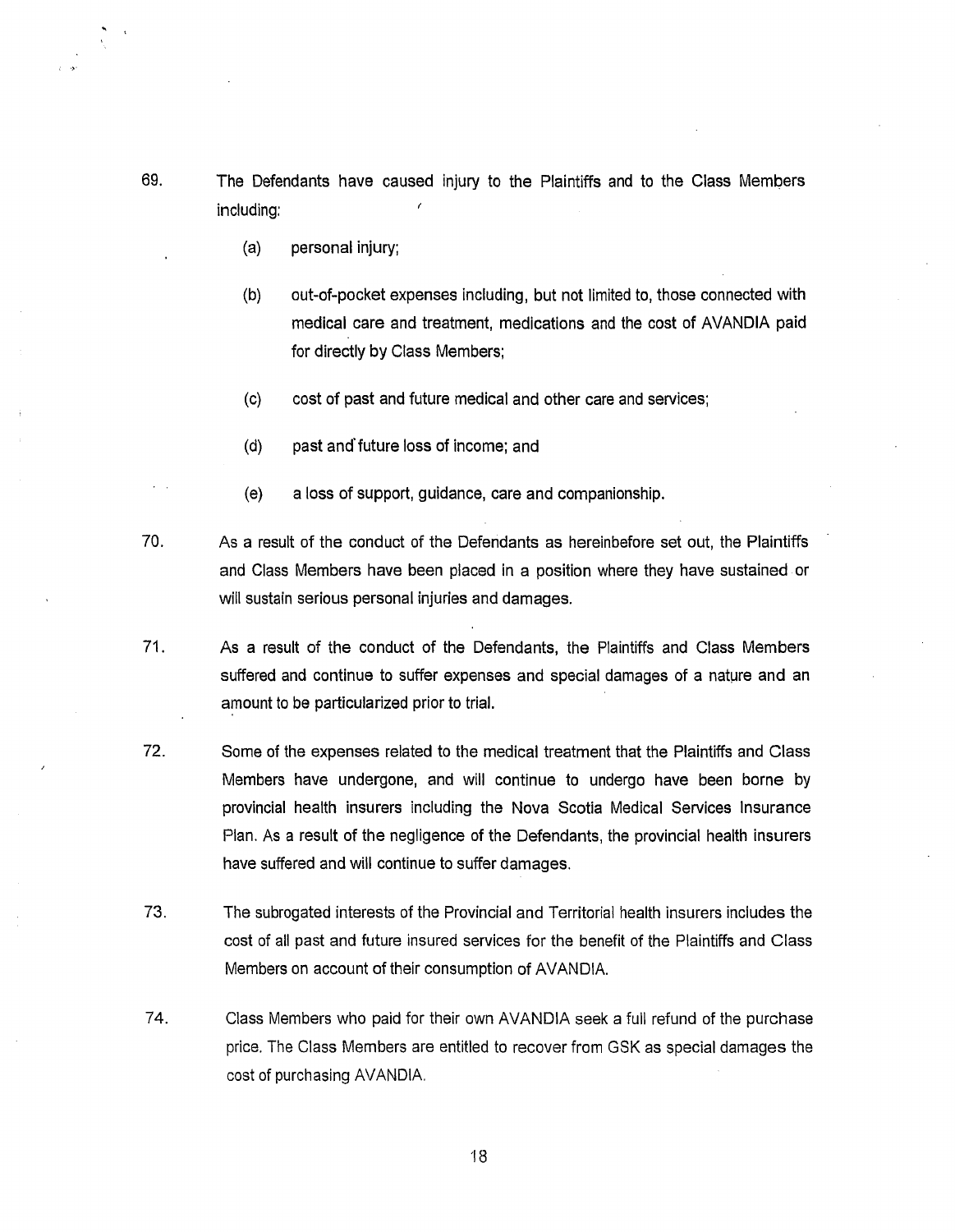#### **(a) Manifest Harm and Injuries:**

- 75. In addition, the past and ongoing use of AVANDIA has resulted in the Plaintiffs and Class Members' physical and mental health injuries pleaded above, and have further led to pain and suffering, loss of income, impairment of earning ability, loss of valuable services, future care costs, medical costs, loss of amenities and enjoyment of life, anxiety, nervous shock, mental distress, emotional upset, and out of pocket expenses.
- 76. The Plaintiffs and Class Members assert a claim for each of the types of damages listed above.

# **{b) Medical Monitoring: Responding to Material Risk of Illness**

- 77. Further, the past and ongoing use of AVANDIA have also caused or materially contributed to increased health risks to the Plaintiffs and other Class Members. As a result of the use, the Plaintiffs and Class Members have already and will continue to experience illness, anxiety, loss of amenities and enjoyment of life.
- 78. There are medically accepted tests and diagnostic tools which, if used properly and on a timely basis, will detect at an early stage the serious problems which may result from the use of AVANDIA by the Class Members. However, not all of these tests are generally available or being administered to the Class Members despite their elevated risk. The early detection of these conditions will significantly reduce the harm and risk of death therefrom.
- 79. The Class Members seek to recover damages in the form of the total funds required to establish a 'medical monitoring' process to be made available to the Class Members. Such damages include the costs of medical screening and treatment incurred by or on behalf of the Class Members.
- 80. The damages referred to above may have been incurred directly by the Plaintiffs and Class Members, or may constitute subrogated claims owed to provincial health insurers, or to private health, disability, or group benefit insurers.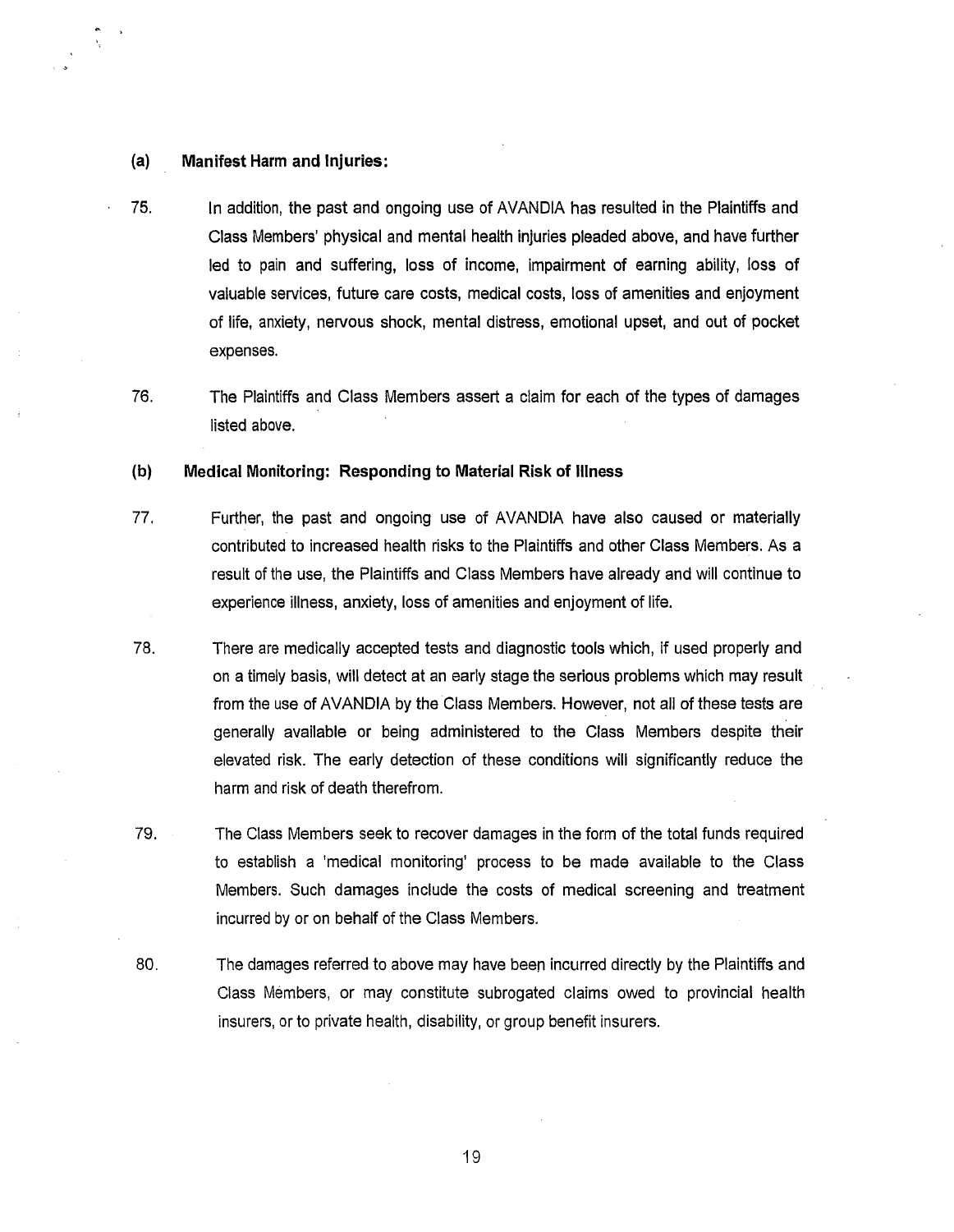81. The Plaintiffs further allege that the establishment of a medical monitoring process is a necessary and appropriate step for all of the Defendants to take in the course of fulfilling their obligation to minimize the damages suffered by Class Members.

### (c) Aggravated, Punitive and Exemplary Damages

.1"'·~

- 84.

- 82. The Defendants manufactured, marketed, promoted and sold AVANDIA with full knowledge of the fact that they were adversely impacting the physical and psychological health of the Plaintiffs and the Class Members. Knowledge of the risks associated with the use of AVANDIA was not released to the Plaintiffs and Class Members. Despite having specific information that the Plaintiffs and Class Members were at risk of serious problems associated with the use of AVANDIA, the Defendants continued or permitted the continuation of the manufacturing, marketing, promoting and. selling of AVANDIA without any or reasonable controls.
- 83. These activities were carried out with reckless, callous and wanton disregard for the health, safety and pecuniary interests of the Plaintiffs and other Class Members. The Defendants knowingly compromised the interests of the Plaintiffs and Class Members, solely for the purpose of monetary gain and profit. Furthermore, once the Defendants knew of the extraordinary dangers that AVANDIA posed to the Plaintiffs and Class Members, the Defendants failed to advise them in a timely fashion, or fully, or at all.
	- . . The Defendants' negligence was callous and arrogant and offends the ordinary community standards of moral and decent conduct. The actions, omissions, or both, of the Defendants involved such want of care as could only have resulted from actual conscious indifference to the rights, safety or welfare of the Plaintiffs and Class Members.
- 85. Consequently, the Plaintiffs and Class Members are entitled to aggravated damages, and an award of punitive and exemplary damages commensurate with the outrageous behaviour of the Defendants.
- 86. The Plaintiffs and Class Members plead that, by virtue of the acts described herein, the Defendants are liable to them in damages. Each of the Defendants is vicariously liable for the acts and omissions of the others for the following reasons: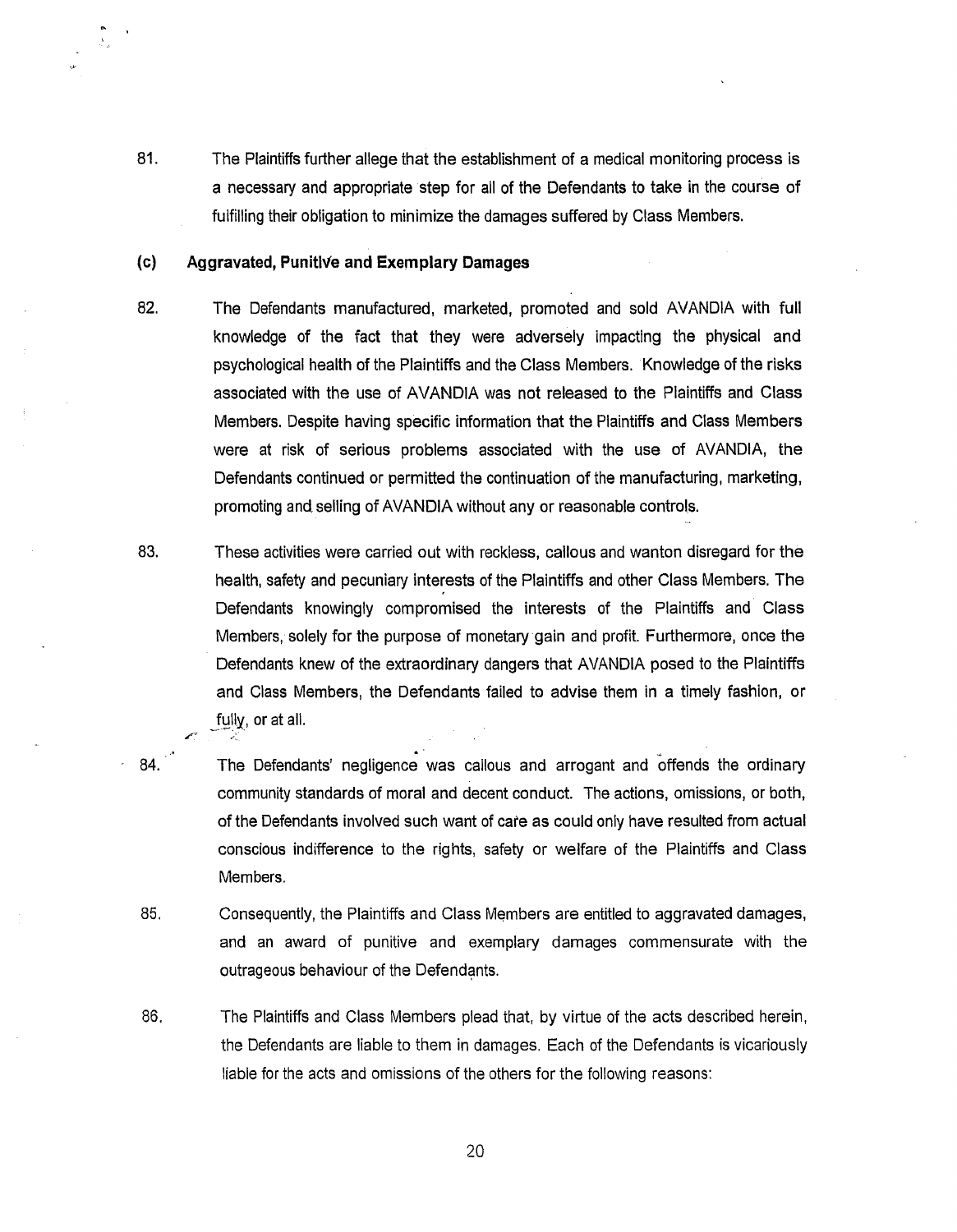- (a) each was the agent of the other;
- (b) each Defendants' business was operated so that it was inextricably interwoven with the business of the other;
- (c) each Defendant entered into a common advertising and business plan with the other to distribute and sell AVANDIA;
- (d) each Defendant owed a duty to the other and to the Plaintiffs and Class Member by virtue of the common business plan to distribute and sell AVANDIA; and
- (e) each Defendant intended that the businesses be run as one global business organization.

# **VIII GENERAL PROVISIONS**

- 87. The Plaintiffs states that the Defendants are responsible, jointly and severally, for the injuries and damages suffered by the Plaintiffs and other Class Members.
- 88. The Plaintiffs pleads the doctrine of respondeat superior and state that the Defendants are vicariously liable to the Plaintiffs and Class Members for the acts, omissions, deeds, misdeeds and liabilities of their contractors, sub-contractors, agents, servants, employees, assigns, appointees and partners.

## IX. **STATUTES**

 $^{\circ}$ 

89. The Plaintiffs plead and rely, inter alia, upon the following legislation:

#### **Newfoundland**

- Consumer Protection Act, R.S.N.L. 1990 c. C-31
- Fatal Accidents Act, R.S.N.L. 1990, c. F-6
- Hospital Insurance Agreement Act, R.S.N.L. 1990, c. H-7
- Medical Care Insurance Act, 1999 S.N. 1999, c. 5.1
- Sale of Goods Act, R.S.N.L. 1990, c.S-6
- **Current to Gazette Vol. 81:46 (November 17, 2006)**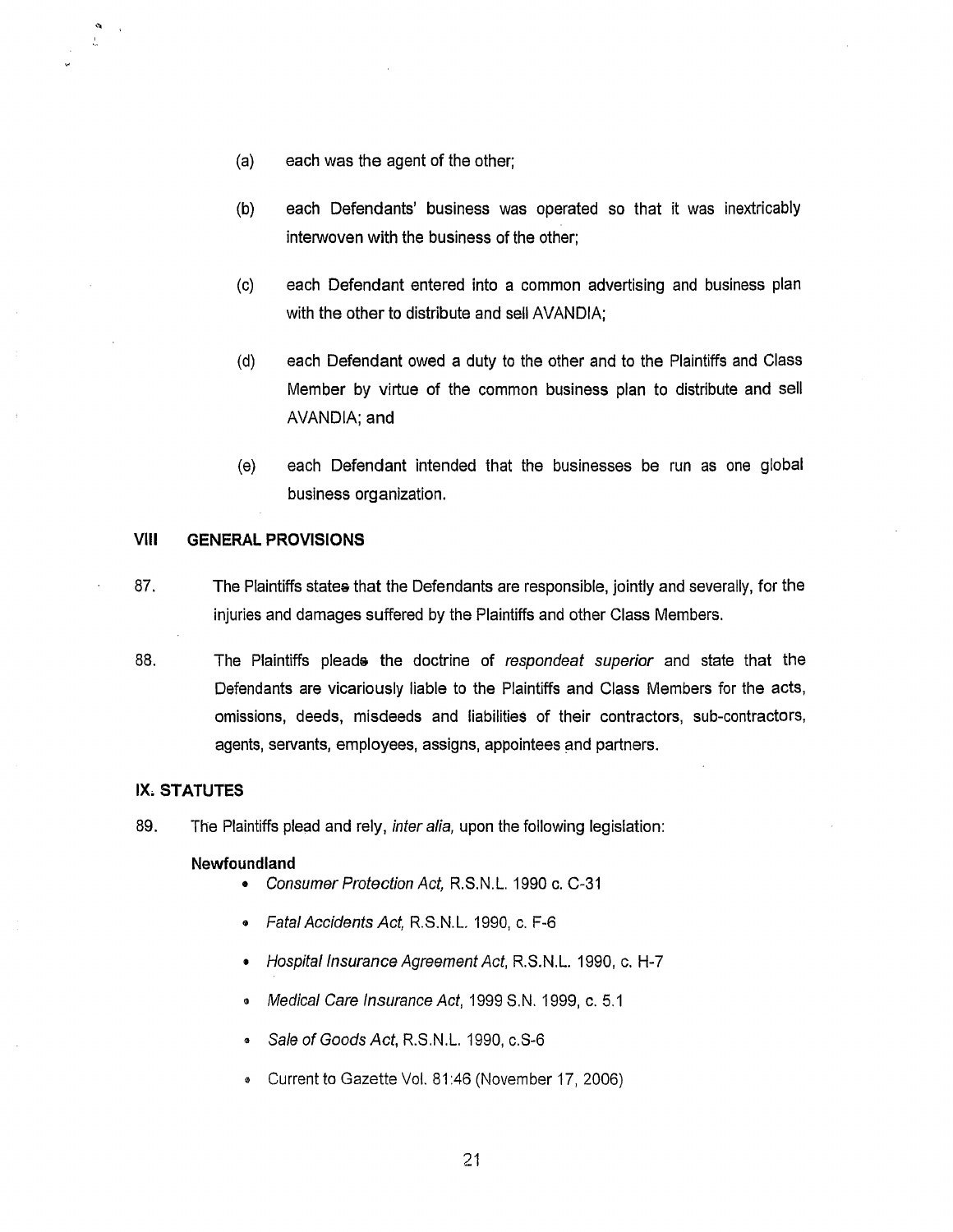# **Nova Scotia**

"

- Consumer Protection Act, R.S., c.92
- Fatal Injuries Act, R.S.N.S. 1989, c. 163, amended 2000, c. 29, ss 9-12
- Health Services and Insurance Act, R.S.N.S. 1989, c. 197
- Sale of Goods Act, R.S., c.408
- Current to Gazette Vol. 30:21 (November 10, 2006)

#### **Prince Edward Island**

- Consumer Protection Act, R.S.P.E.I. 1988, c. C-19
- Fatal Accidents Act, RS.P.E.I. 1988, c. F-5, as amended
- Hospital and Diagnostic Services Insurance Act, RS.P.E.I. 1988, c H-8
- Sale of Goods Act, R.S.P.E.I. 1988, c. S-1
- Current to Gazette Vol. 132:47 (November 25, 2006)

#### **New Brunswick** ·

- Consumer Product Warranty and Liability Act, Chap. C-18.1
- Fatal Accidents Act, R.S.N.B. 1973, c. F-7
- Hospital Services Act, R.S.N.B. 1973, c. H-9
- Sale of Goods Act, RS.N.B. 1973, c.S-1
- Current to Gazette Vol. 164:1901 (November 29, 2009)

#### **Quebec**

- Civil Code of Quebec Book 5
- Consumer Protection Act, R.S.Q. chapter P-40.1

#### **Ontario**

- Class Proceedings Act, R.S.O. 1992, S.O. 1992, c.6;
- Consumer Protection Act, 2002 S.O. 2002, c.30, Sched. A;
- Courts of Justice Act, R.S.O. 1990, c.43;
- Family Law Act, R.S.O. 1990, c. F.3;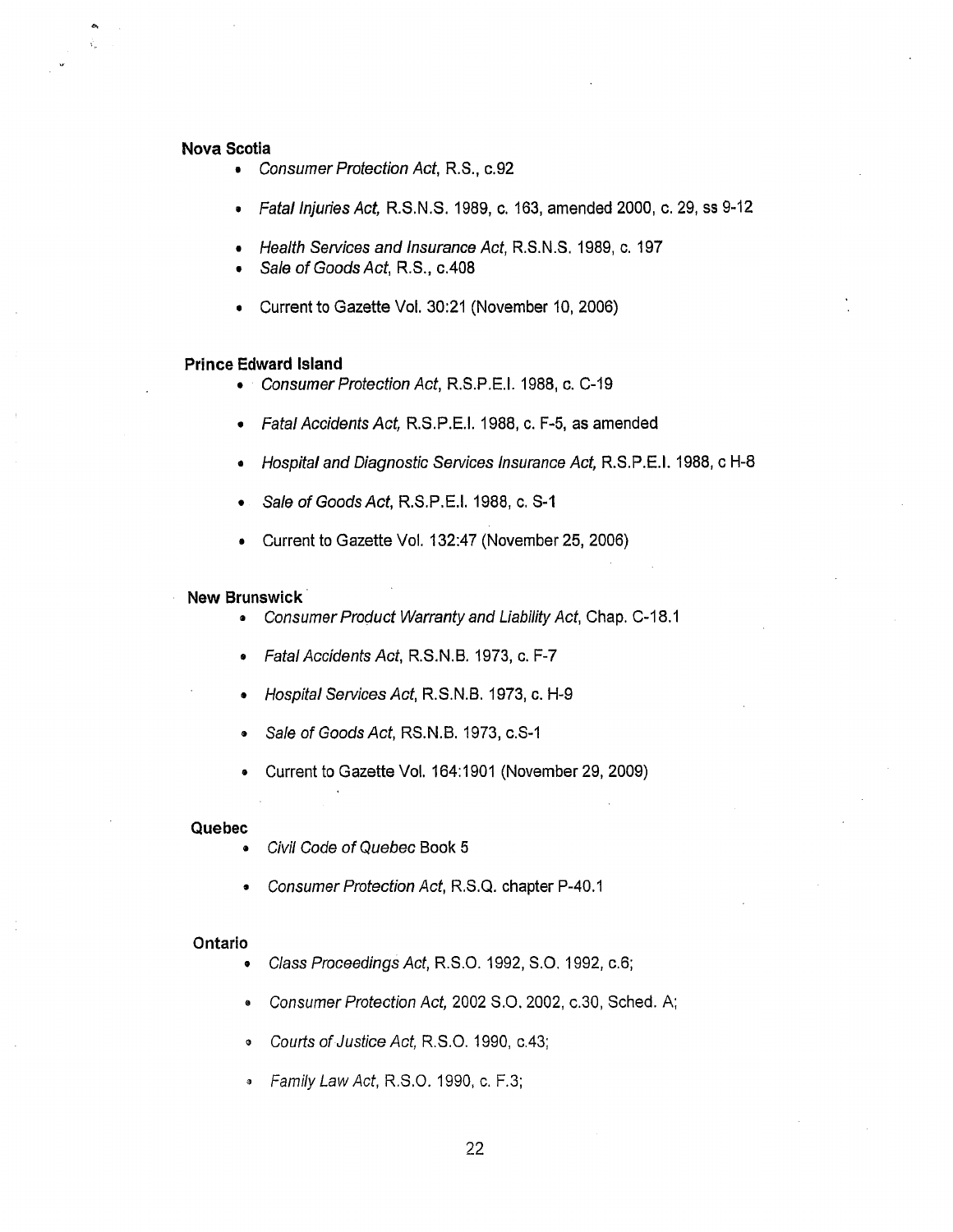- Health Insurance Act, R.S.0.1990, c.11.6;
- Negligence Act, R.S.O. 1990, c. N.1;
- Sale of Goods Act, R.S.O. 1990, c. S.1;
- Trustee Act, R.S.O. 1990, c. T.23

#### Manitoba

.,

 $\Omega$ 

- Fatal Accidents Act, C.C.S.M. c. F50, as amended
- Manitoba Public Insurance Corporation Act, C.C.S.M. c. P215
- Sale of Goods Act, C.C.S.M. c. S10
- The Consumer Protection Act, C.C.S.M. c. C200
- The Health Services Insurance Act, R.S.M. 1987, c. H35
- Trustee Act, C.C.S.M. c.T160
- Current to Gazette Vol. 135:44 (November 4, 2006)

#### Saskatchewan

- Department of Health Act, R.S.S. 1978, c. D-17
- Fatal Accidents Act, R.S.S. 1978, c. F-11 as amended
- The Consumer Protection Act, 1996, c. C-30.1
- The Sale of Goods Act, R.S.S. 1978, c. S-1
- Current to Gazette Vol. 102:44 (November 3, 2006)

#### .Alberta

- Alberta Health Care Insurance Act, R.S.A., 2000, C.A-20
- Domestic Relations Act, RS.A. 2000, c. 010.5, was repealed by R.S.A. 2003, c. F-4.5 [Family Law Act]
- **Fatal Accidents Act, R.S.A. 2000, c. F-8**
- Hospital's Act, R.S.A. 2000, c. H-12
- I') Sale of Goods Act, S-2 R.S.A 2000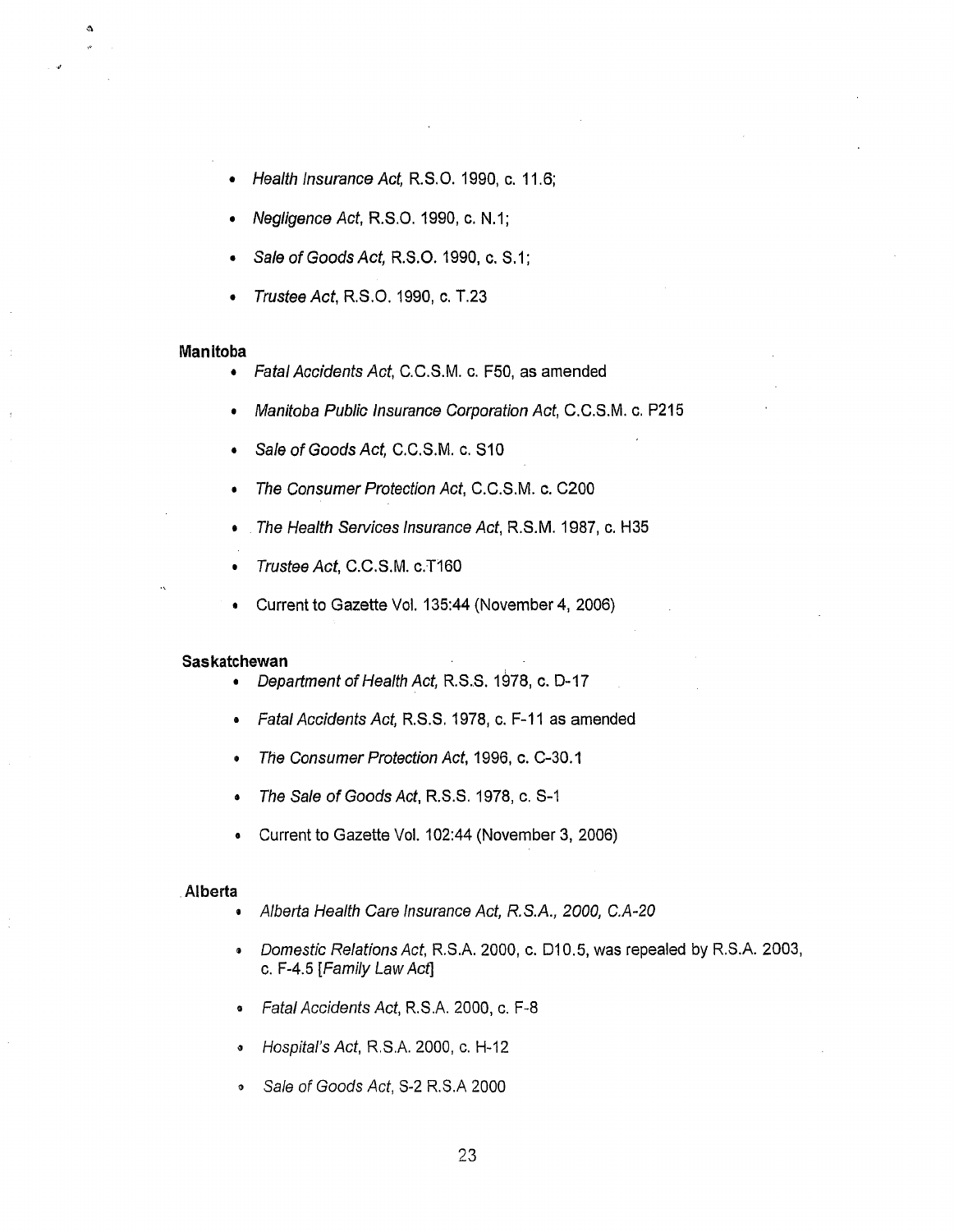• Tort Feasors Act, R.S.A. 2000, c. T-5

# **British Columbia**

 $\lambda$ 

,,

- Business Practices and Consumer Protection Act, S.B.C. 2004, c.2
- Hospital's Insurance Act, R.S.B.C. 1996, c. 204 [en. 1994, c. 37, s. 4; am. 1996, c. 24, s. 1(3)]
- Sale of Goods Act, R.S.B.C. 1996, c.410
- Current to Gazette Vol. 49:19 (October 20, 2006)

#### **·Nunavut**

- Hospital Insurance and Health and Social Services Administration Act, R.S.N.W.T. 1988, c. T-3
- Current to Gazette Vol. 8:10 (October 31, 2006)

#### **Northwest Territories**

- Consumer Protection Act, R.S.N.W.T. 1988, c. C-17
- Fatal Accidents Act, R.S.N.W.T. 1988, c. F-3
- Hospital Insurance and Health and Social Services Administration Act, R.S.N.W.T. 1988, c. T-3
- Sale of Goods Act, R.S.N.W.T. 1988, c. S-2
- Trustee Act RSNWT 1988, C.S-2
- Current to Gazette Vol. XXVll:10 (October 31, 2006)

#### **Yukon**

- Consumers Protection Act, R.S.Y. 2002, c. 40
- .. Hospital Insurance Services Act, R.S.Y. 2002, c. 112
- Sale of Goods Act, R.S.Y. 2002, c. 198
- Current to Gazette Vol. 25:10 (October 15, 2006)

#### Canada

<sup>~</sup>Food and Drugs Act, (R.S., 1985, c. F-27)

and all relevant amendments thereto.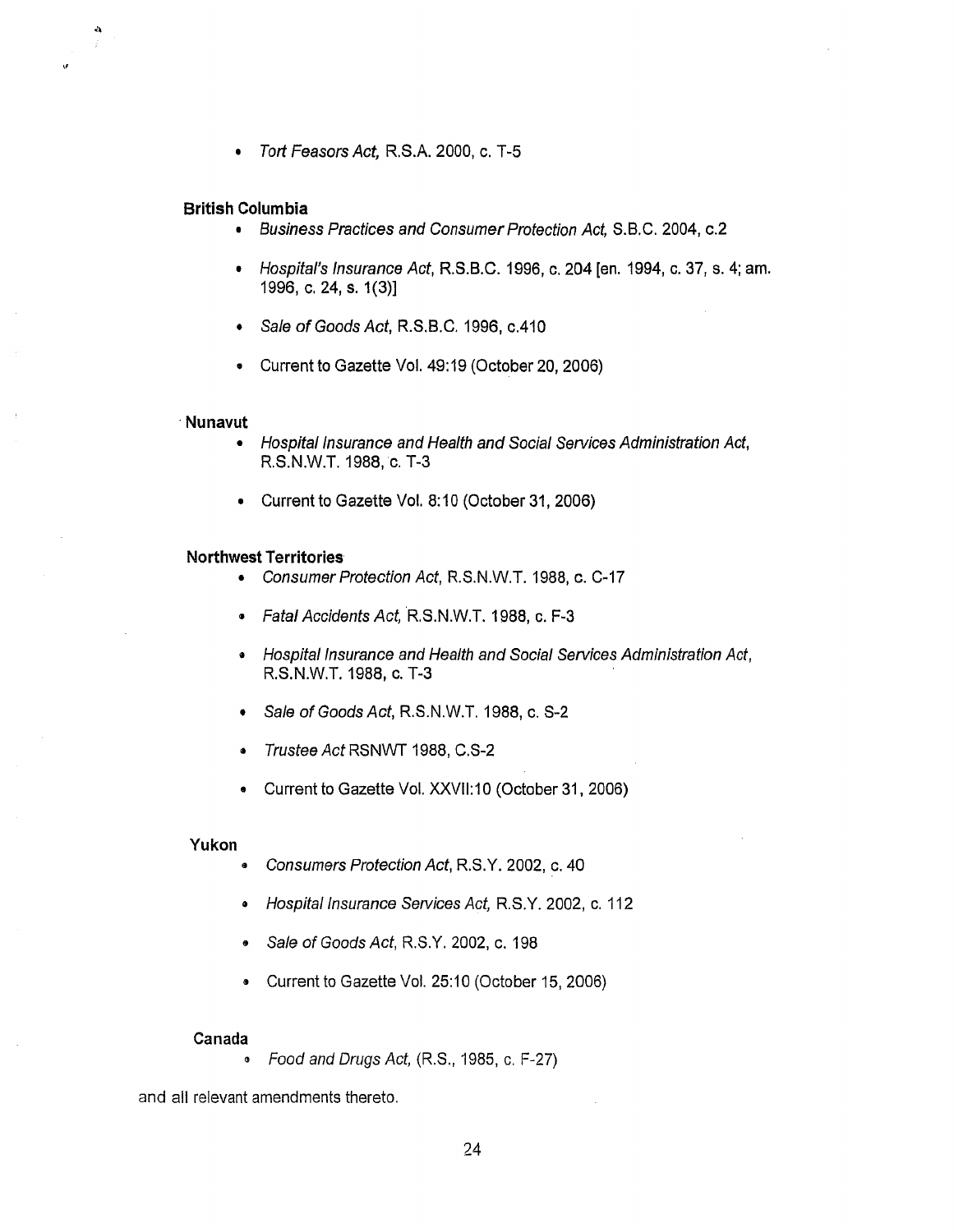## **X RELIEF SOUGHT**

··l

,,

90. The Plaintiffs repeats the foregoing paragraphs and states that the Defendants are jointly and severally liable for the following:

- (a) an Order cert'ifying this proceeding as a class proceeding and appointing the Plaintiffs as Representative Plaintiffs for the Class;
- (b) general damages, including aggravated damages for personal injuries;
- (c) special damages for medical expenses and other expenses related to the use of AVANDIA;
- (d) aggravated, punitive and exemplary damages;
- (e) further or alternatively the Plaintiffs claims, on his and her own behalf and on behalf of the Class Members:
	- (i) a declaration that the benefits which accrued to the Defendants as \, a result of their wrongful acts unjustly enriched the Defendants;
	- (ii) an accounting of the benefits which accrued to the Defendants as a result of their wrongful acts;
	- (iii) a declaration that the Defendants hold in trust for the Class the benefits which accrued to the Defendants as a result of their wrongful acts;
	- (iv) disgorgement of the benefits which accrued to the Defendants as a result of their wrongful acts;
- (f) damages for the funding of a "Medical Monitoring Program", supervised by the Court, for the purpose of retaining appropriate health and other experts to review and monitor the health of the Class Members, and to make recommendations about their treatment;
- (g) subrogated claims on behalf of the Provincial providers of medical